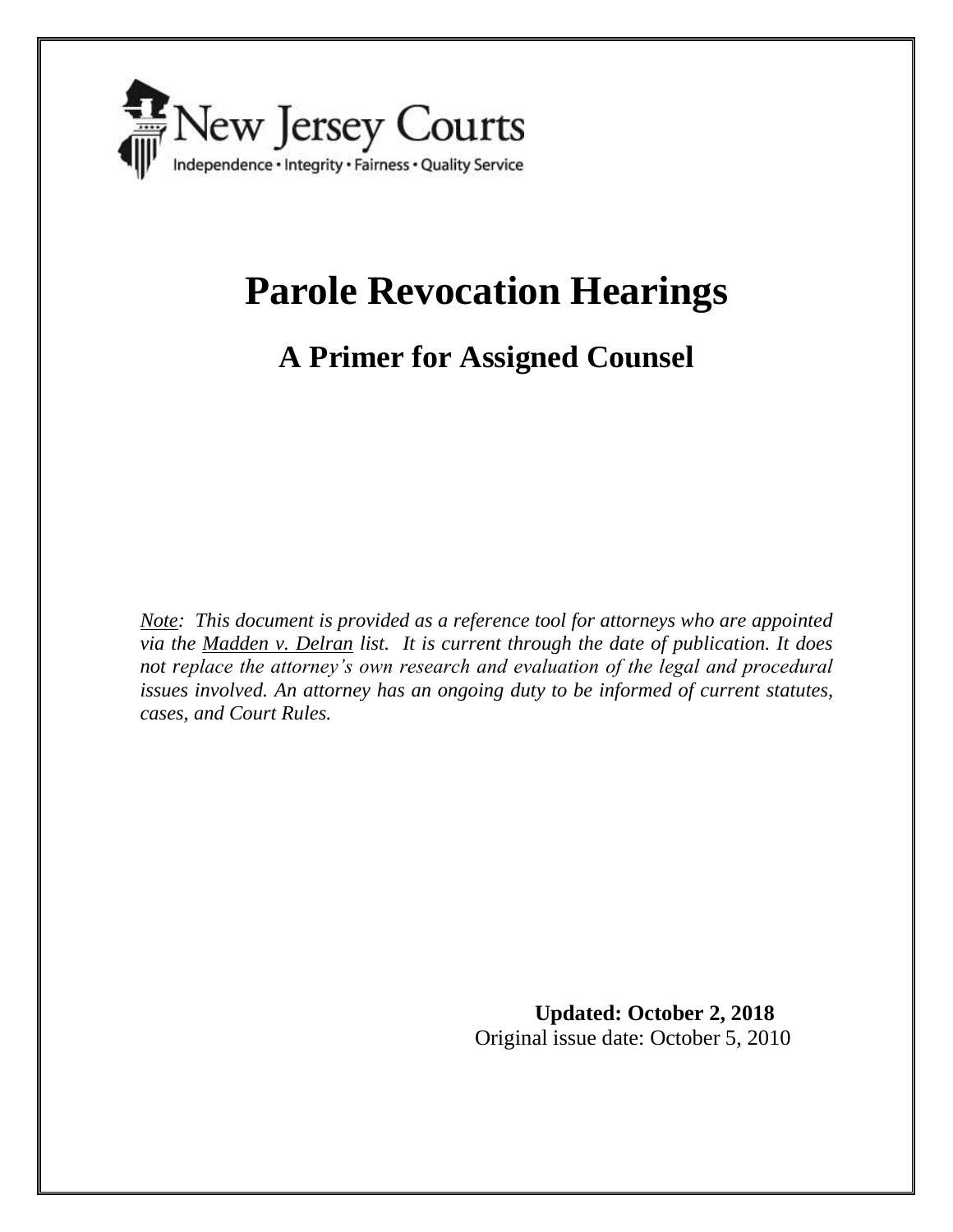# **Working Group on Pro Bono Attorney Training Materials—Parole Revocation Hearings**

Hon. Robert B. Reed, P.J.Cr., Chair Vance Hagins, Esq., Chief, Criminal Court Services Gregory Embley, Parole Revocation Unit Chief, State Parole Board Rosemarie Gallagher, Criminal Division Manager, Vicinage 15 April R. Bailey, Admin. Supervisor, NJ Supreme Court Clerk's Office Julie A. Higgs, Esq., Chief (Staff) Marti Bartuska, Administrative Specialist (Staff) Christine T. O'Drain, Administrative Specialist (Staff)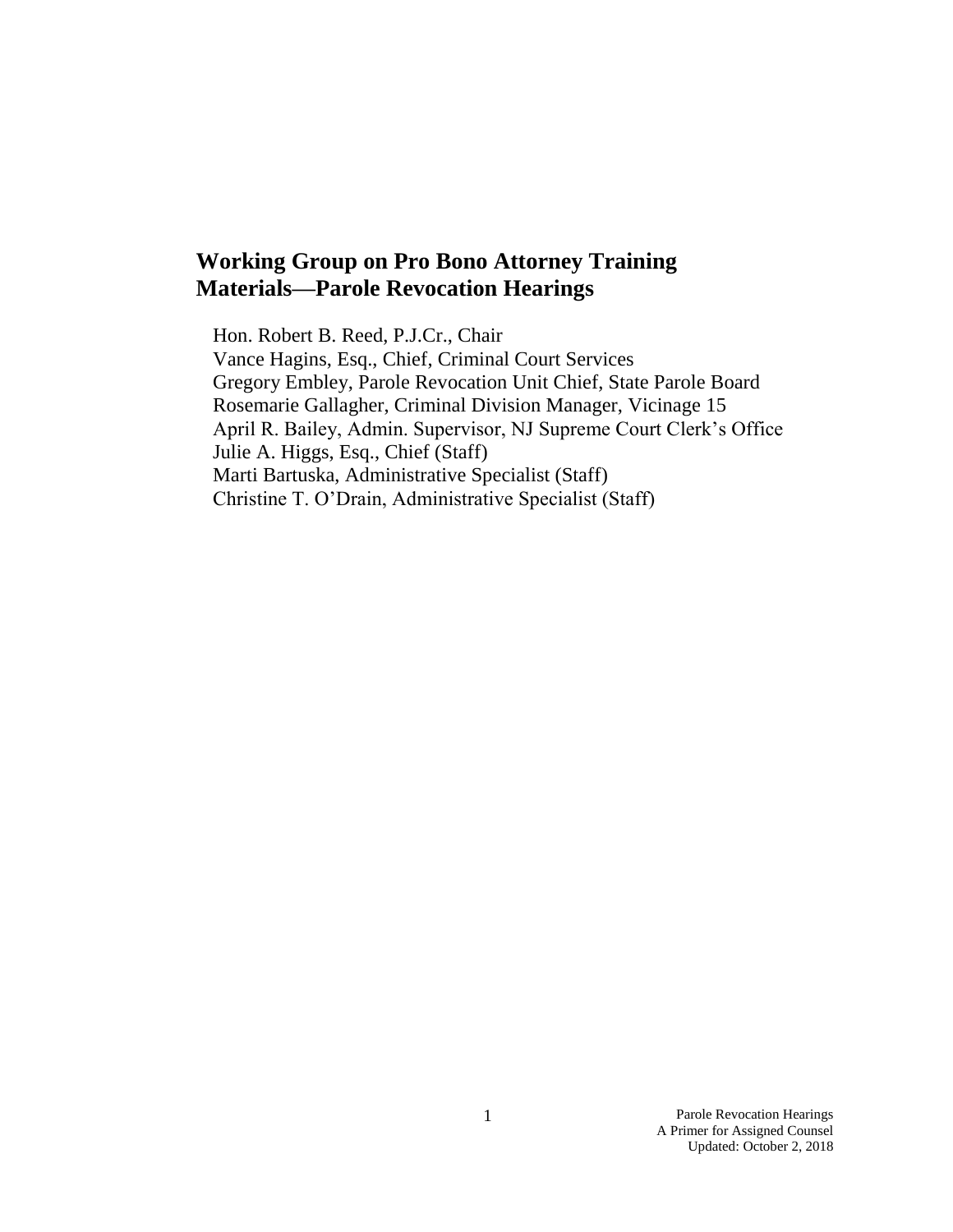# **TABLE OF CONTENTS**

| <b>CHAPTER 2: PAROLE REVOCATION HEARINGS</b>                                  |
|-------------------------------------------------------------------------------|
|                                                                               |
|                                                                               |
|                                                                               |
| <b>APPENDIX A - RESOURCES</b>                                                 |
| <b>New Jersey State Parole Handbook;</b>                                      |
| <b>New Jersey State Parole Reference Guide;</b>                               |
| New Jersey State District Parole Offices & State Correctional Facilities;     |
| <b>New Jersey State Parole Board Community Programs;</b>                      |
|                                                                               |
| <b>APPENDIX B</b>                                                             |
| The Constitutional Basis for a Parole Revocation Hearing in New Jersey  23    |
| <b>APPENDIX C</b>                                                             |
| The Statutes and Regulations that Govern the Hearing Process in New Jersey 26 |
| <b>APPENDIX D</b>                                                             |
|                                                                               |
| <b>APPENDIX E</b>                                                             |
| <b>Relevant Case Law and Summary of Recent Case Law Relevant to</b>           |
| <b>APPENDIX F</b>                                                             |
|                                                                               |
| Parole Revocation Hearings<br>$\overline{2}$<br>A Primer for Assigned Counsel |

Updated: October 2, 2018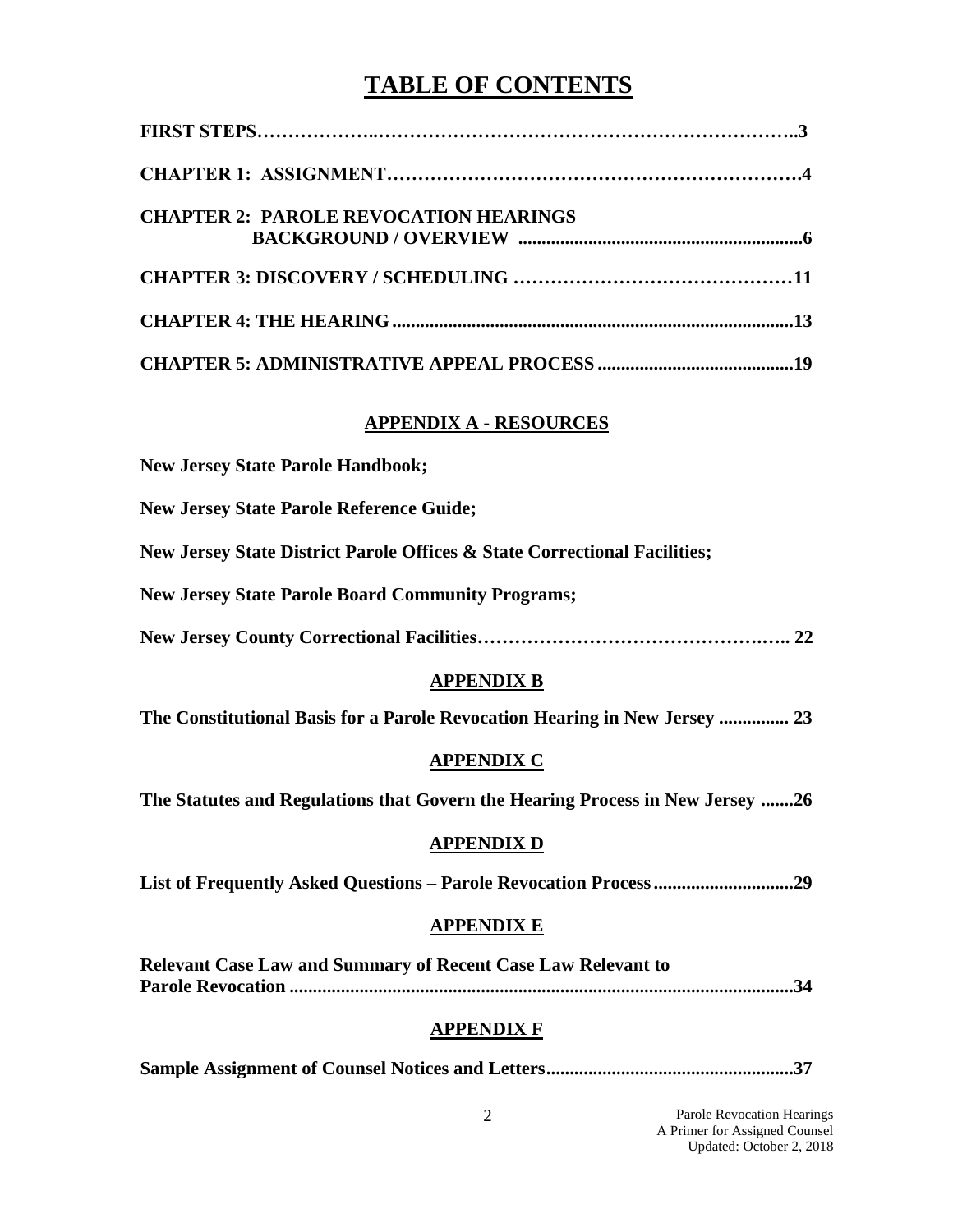### **FIRST STEPS**

### **You have received a parole revocation** *pro bono* **case assignment…..what's next?**

- 1. Obtain all files and relevant information from the Parole Division on the case by contacting the New Jersey State Parole Board's Central Office Revocation Unit. Website:<http://www.state.nj.us/parole/revocation.html>
- 2. Review this manual for an overview of the legal issues involved, as well as conduct your own research; consider reviewing the website of the Parole Board for general information about the parole process:<http://www.nj.gov/parole/hearings.html>
- 3. Contact your client to introduce yourself and explain that you will be assuming responsibility for his/her case. If you need contact information, you may reach out to the county *pro bono* coordinator who assigned you the case (phone numbers and addresses of the coordinators are found on the Judiciary's public website, www.njcourts.gov under "attorneys" and under "pro bono"). Webpage: [http://www.njcourts.gov/attorneys/probono.html.](http://www.njcourts.gov/attorneys/probono.html) You may also reach out to the State Parole Board's Central Office Revocation Unit to obtain contact information and details on how to arrange a meeting or phone call or video teleconference with your client. The State Parole Board's Central Office Revocation Unit may also be able to assist you with arranging a video teleconferencing meeting, using their equipment.
- 4. Arrange a meeting with your client (by phone, in person, or, where possible, via video teleconferencing). At that meeting, obtain relevant information from your client that may be presented to the Parole Board to defend against his/her revocation of parole as well as to support an argument for possible modification of conditions.
- 5. Provide to the Parole Board, to the extent you are able, substantiation/evidence for the assertions that you intend to make. This is a two-pronged analysis  $- i$ ) the first prong is whether the Division of Parole has presented clear and convincing evidence the violations were committed, ii) whether the violations (sustained or admitted) were serious or persistent.
- 6. Note that you may argue not only that your client is not guilty but that your client may be guilty but that a modification (rather than a rescission) of parole is warranted in the case.
- 7. Inform your client of legal recourse available to him/her if the revocation of parole is granted (administrative appeal of the Parole Board Panel's decision to the full Parole Board, then appeal to the Appellate Division).

### **(Note: details on the above steps are provided in this manual)**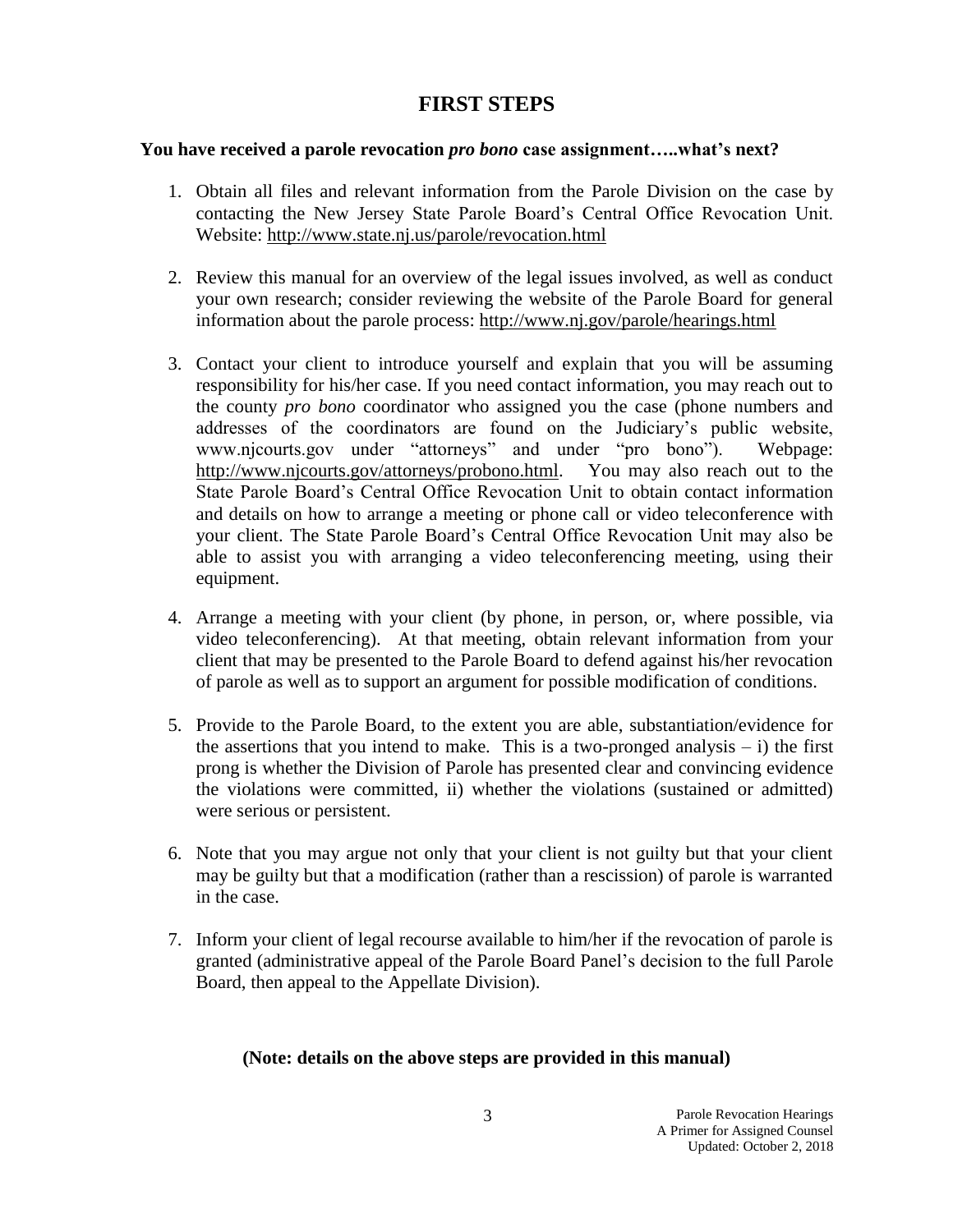# **CHAPTER 1**

### **ASSIGNMENT**

You have been assigned to represent an indigent defendant who has been charged with a violation of parole under The Parole Act, N.J.S.A. 30:4-123.45 to - 123.76. In Bolyard v. Berman, 274 N.J. Super. 565 (App. Div.), certif. denied, 138 N.J. 272 (1994), the Appellate Division held that it was constitutionally permissible to assign private counsel to represent indigent defendants at parole revocation hearings. Since that time, counsel for indigent parolees has been assigned from a list of private attorneys maintained by the Administrative Office of the Courts. The purpose of this chapter is to explain how you were assigned a *pro bono* case.

In Madden v. Delran, 126 N.J. 591 (1992), the Supreme Court reaffirmed the bar's duty to represent indigent defendants without pay where the Legislature has made no provision for the Public Defender to represent defendants who are entitled to counsel. The Court recognized that it was placing a burden on the bar, which should be more generally shared by the public at large. The Court said: "We realize it is the bar that is bearing the burden . . . . We trust that the bar understands the strong policy considerations that have persuaded us. As has so often been the case, it is the bar that makes the system work, often without compensation." Id. at 614.

An attorney admitted in New Jersey is responsible for mandatory *pro bono* service unless he or she fits within one of the exemption categories established by the Supreme Court. Currently there are 11 exemption categories numbered 81-91. Most of these categories relate to various kinds of government service, but there are also exemptions for retired attorneys (exemption code 86), attorneys who do other types of *pro bono* service (exemption code 88), and out-of-state attorneys (exemption code 90). As part of the annual attorney registration each spring, attorneys are asked to fill out the *pro bono* questionnaire, where they certify their exemption status.

Attorneys are assigned *pro bono* cases through the *pro bono* computer system, which was developed and is currently maintained by the Administrative Office of the Courts. The Supreme Court in Madden chose the current system of *pro bono* assignments in an effort to spread the burden among as many attorneys as possible. The system maintains a list of attorneys eligible for *pro bono* assignment for each county. Attorneys are listed in the order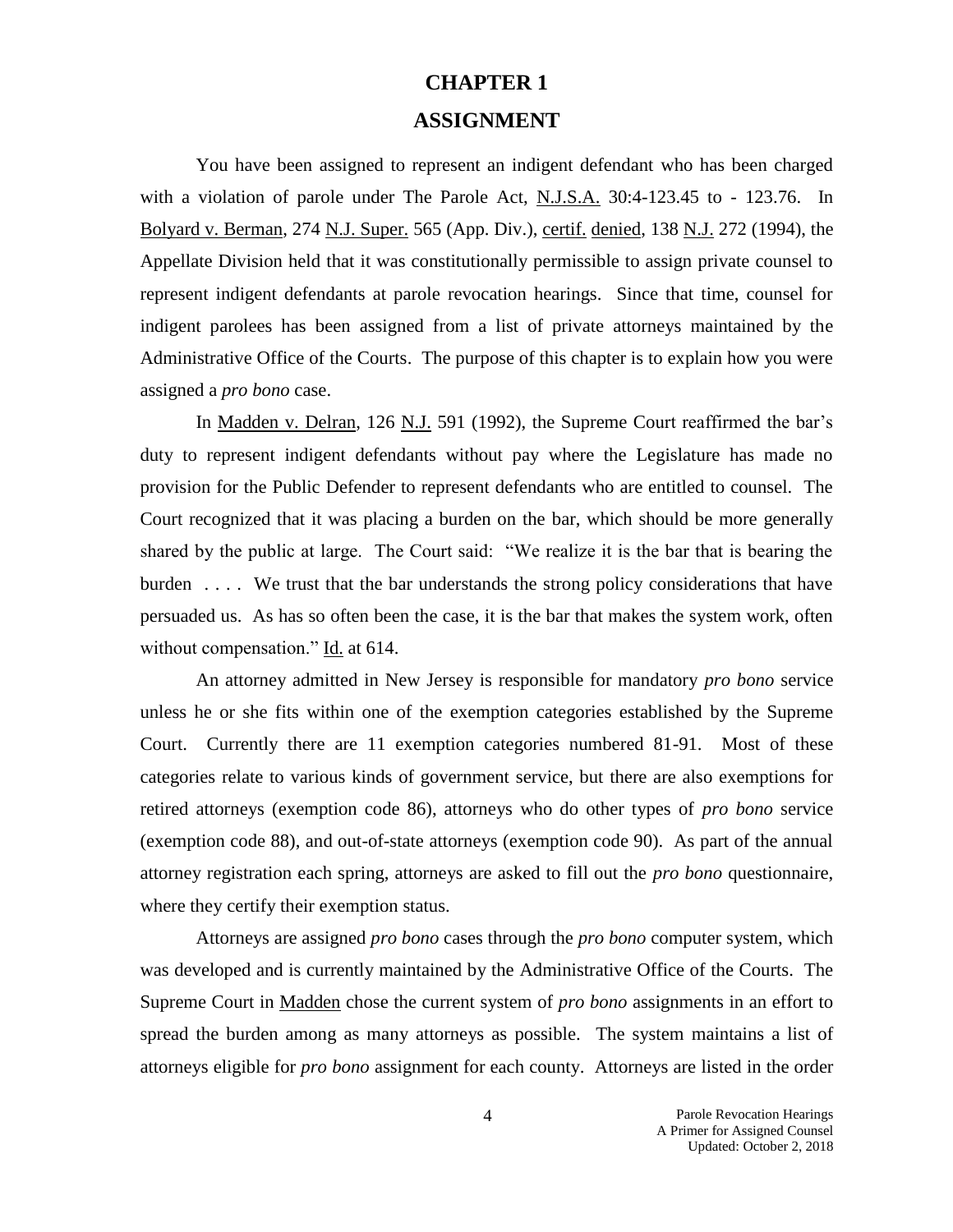mandated by the Supreme Court in Madden; that is, the attorneys are ordered by the number of *pro bono* cases the attorney has handled in the past and then alphabetically. At the top of the list are the attorneys who have never been assigned a *pro bono* case, arranged in alphabetical order. Next on the list are attorneys who have only done one case, arranged in alphabetical order. Attorneys are called upon whenever their name reaches the top of the list. The number of *pro bono* cases an attorney is required to undertake depends on the number of attorneys in the county and the number of *pro bono* assignments in that county.

When the county *pro bono* coordinator needs to assign a *pro bono* case, he or she requests a name and the computer generates the next name on the list. Attorneys are not required to perform a certain number of hours per year. Rather, attorneys are required to complete an assigned *pro bono* case, no matter how many hours that may require.

The *pro bono* attorney who handles the parole revocation hearing will also be required to represent the indigent client in any administrative appeal of the Board panel's decision to the full Parole Board. The defendant's next option for recourse after a decision by the full Parole Board is an appeal before the Appellate Division. Rule  $2:2-3(a)(2)$ . If the parolee wishes to appeal the Parole Board's final decision, the *pro bono* attorney should file the notice of appeal with the Appellate Division. The *pro bono* attorney may also chose to file a motion to be relieved as counsel on the Appellate appeal. If the Appellate Division grants the motion to be removed, the *pro bono* attorney should then notify the vicinage's *pro bono* coordinator who will then appoint another attorney to represent the indigent parolee in the appeal before the Appellate Division. See Chapter 5, infra, for details on filing an appeal in the Appellate Division.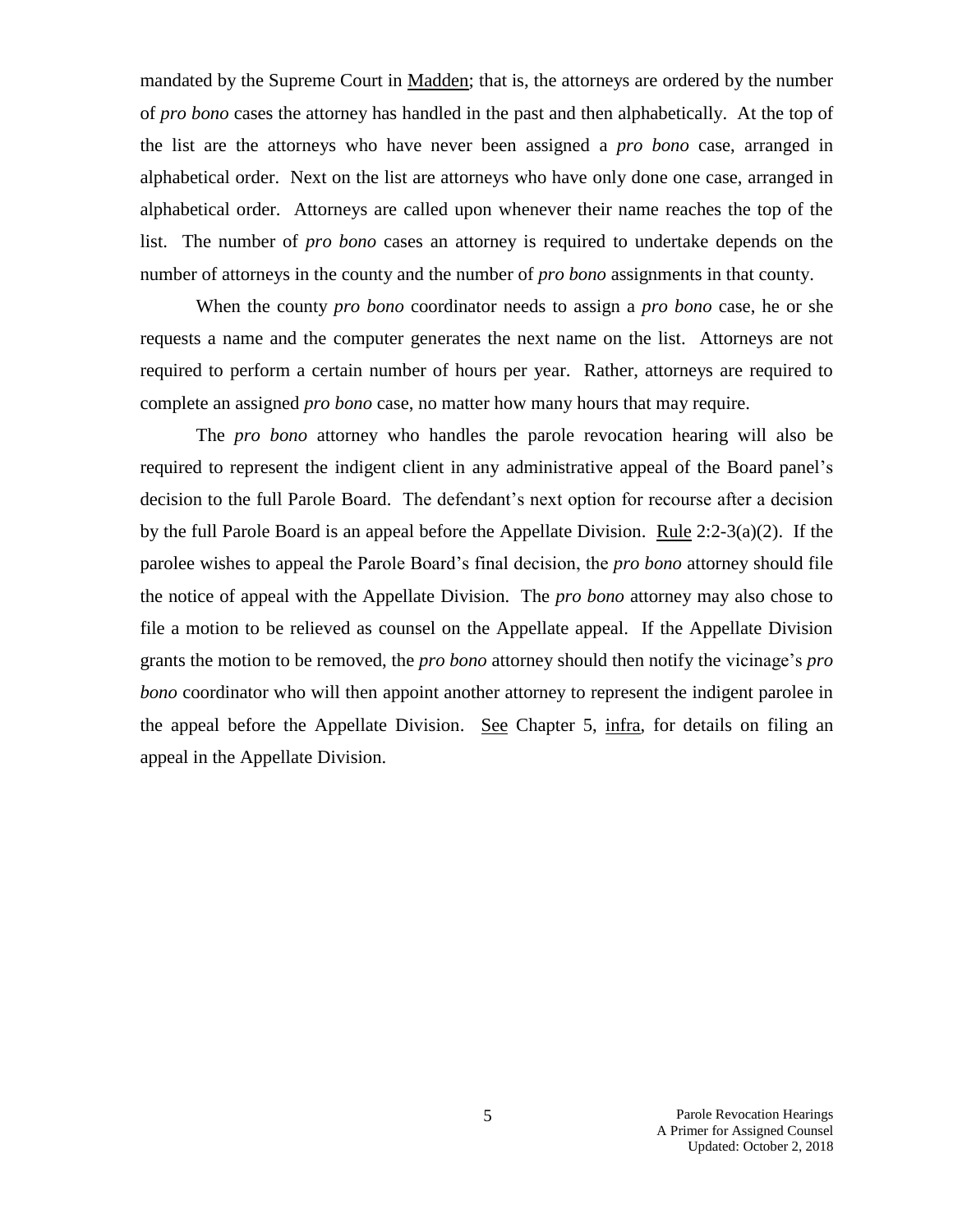# **CHAPTER 2 PAROLE REVOCATION HEARINGS**

Pursuant to the Parole Act of 1979, individuals who have been convicted of a criminal offense and sentenced to a term of incarceration are afforded the opportunity to participate in the parole release hearing process. If a grant of parole is rendered, the parolee is released to discretionary parole supervision in the community. There are two additional types of parole supervision that are ordered by the Court as a component of the parolee's sentence, Parole Supervision for Life and Mandatory Supervision. Service of Parole Supervision for Life and Mandatory Supervision commence upon the release of the parolee.

Prior to an individual's release into the community, he/she signs a Certificate of Release which indicates the type of supervision and the conditions of supervision with which the parolee must comply. While the individual is released, if the Division of Parole believes that probable cause exists that he or she is in noncompliance with the conditions of the parolee's supervision conditions, the Division of Parole may initiate revocation proceedings to address the parolee's alleged noncompliant conduct.

In most states, parole is solely within the discretion of a parole agency and is granted only after an inmate completes a portion of his or her sentence. Parole is intended to help the inmate reintegrate into society as a constructive individual without the necessity of confinement for the full term of the sentence imposed. It also serves to ameliorate the costs to society of keeping an individual in prison. The granting of parole depends upon a determination that convicted persons can now safely rejoin the society whose rules they have broken. In New Jersey, there are essentially three types of parole release that an offender may be subject to: (1) the traditional parole granted to an offender who has completed service of the punitive portion of the term of incarceration (either 1/3 of the total term less applicable work and commutation credit or a mandated period of parole ineligibility); (2) a period of "mandatory parole supervision" following the service of a custodial term for a prescribed  $1<sup>st</sup>$  or  $2<sup>nd</sup>$  degree offense pursuant to N.J.S.A. 2C:43-7.2; or (3) the special sentence of Parole Supervision for Life imposed by the court upon conviction of an enumerated offense pursuant to N.J.S.A. 2C:43-6.4. However, regardless of the type of supervision the offender is subject to, the parole revocation procedures employed are identical and vary only with respect to final dispositions.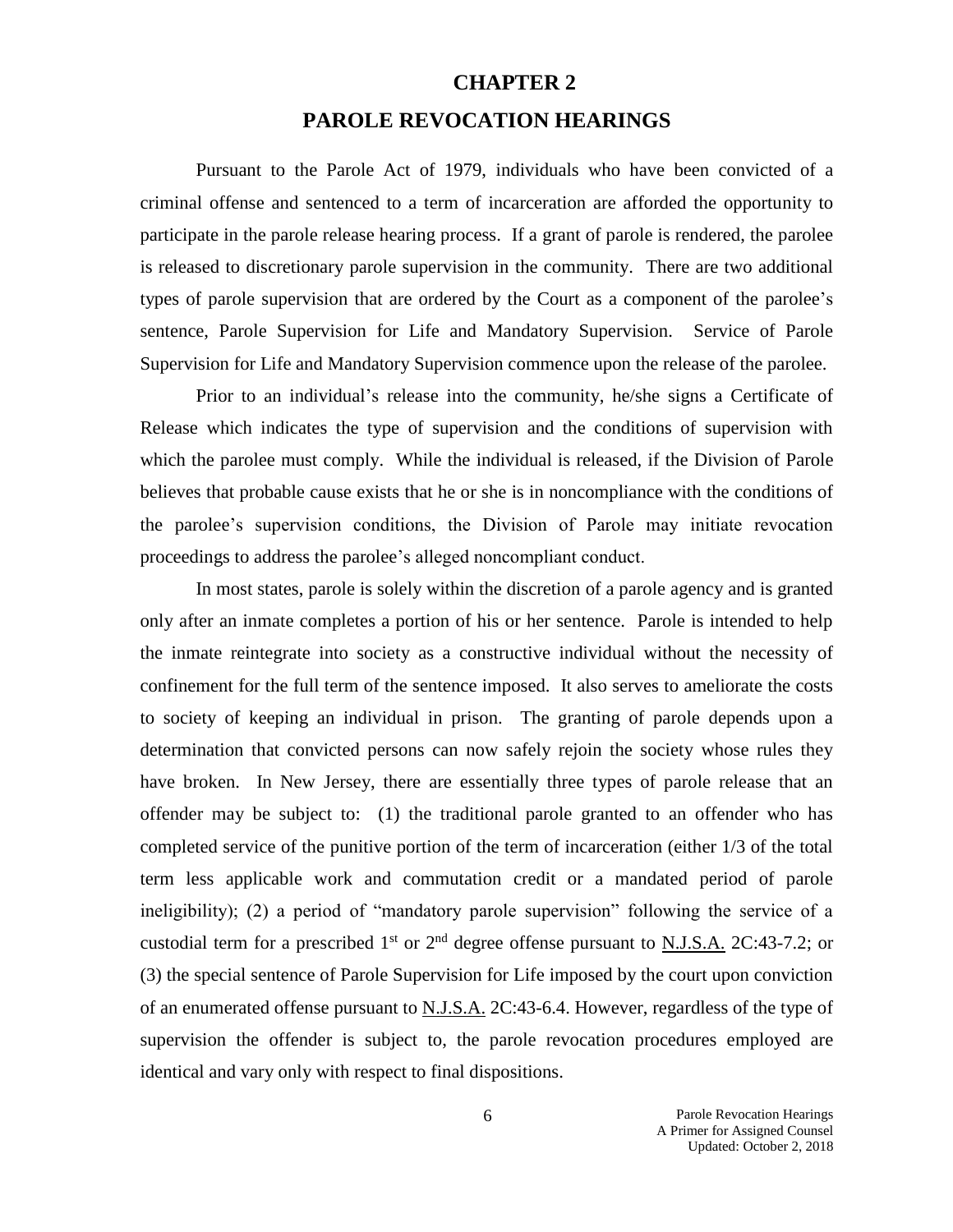The procedures employed in the revocation of parole are dictated by the constitutional precepts as articulated in the landmark U.S. Supreme Court decision of Morrissey v. Brewer, 408 U.S. 471, 480, 33 L. Ed. 2d 484, 92 S. Ct. 2593 (1972). Morrissey triggered a new era in the field of corrections and parole procedures. Speaking for the Court, Chief Justice Burger concluded that the liberty of a parolee included many of the core values of unqualified liberty and that the termination of that liberty required an informal hearing to give assurance that a parole violation leading to revocation would be based on verified facts. In this landmark decision, the Court rejected the "right vs. privilege" distinction and held that parole was something more than a mere privilege to be extended or withdrawn at the state's whim. Chief Justice Burger wrote that society had a stake in the conditional liberty enjoyed by the parolee because such liberty afforded society an opportunity to restore the parolee to a normal and useful life within the law. Also, society had a further interest in treating the parolee with basic fairness, as fair treatment in parole revocation proceedings would enhance the chance of rehabilitation by avoiding reactions to arbitrariness. The Court ruled that states have no justifiable interest that would necessitate the revocation of parole without affording the parolee minimal procedural safeguards.

Having made this determination, the Court turned to a consideration of what procedures would apply in the parole revocation process. The Court noted that there were few absolute procedures mandated by due process and that procedures should be tailored to the needs of each situation. The underlying goal of procedural due process is to assure that the proceedings afford the individual fundamental fairness. Hence, the essence of due process is fairness, and the competing interests of the parolee and of the state must be weighed in order to determine the appropriate procedures.

According to Morrissey, continuing liberty is the primary interest of the parolee. On the other hand, since the parolee has already been convicted of a criminal offense, the state has an overwhelming interest in being able to return the unsuccessful parolee to an institutional setting without the burden of having to conduct a new adversarial criminal proceeding. By balancing these competing interests, the Court was able to identify the minimum procedural protections that should apply.

The Court identified two important stages in the typical parole revocation. The first stage occurs when the parolee is arrested and detained, often at the discretion of his/her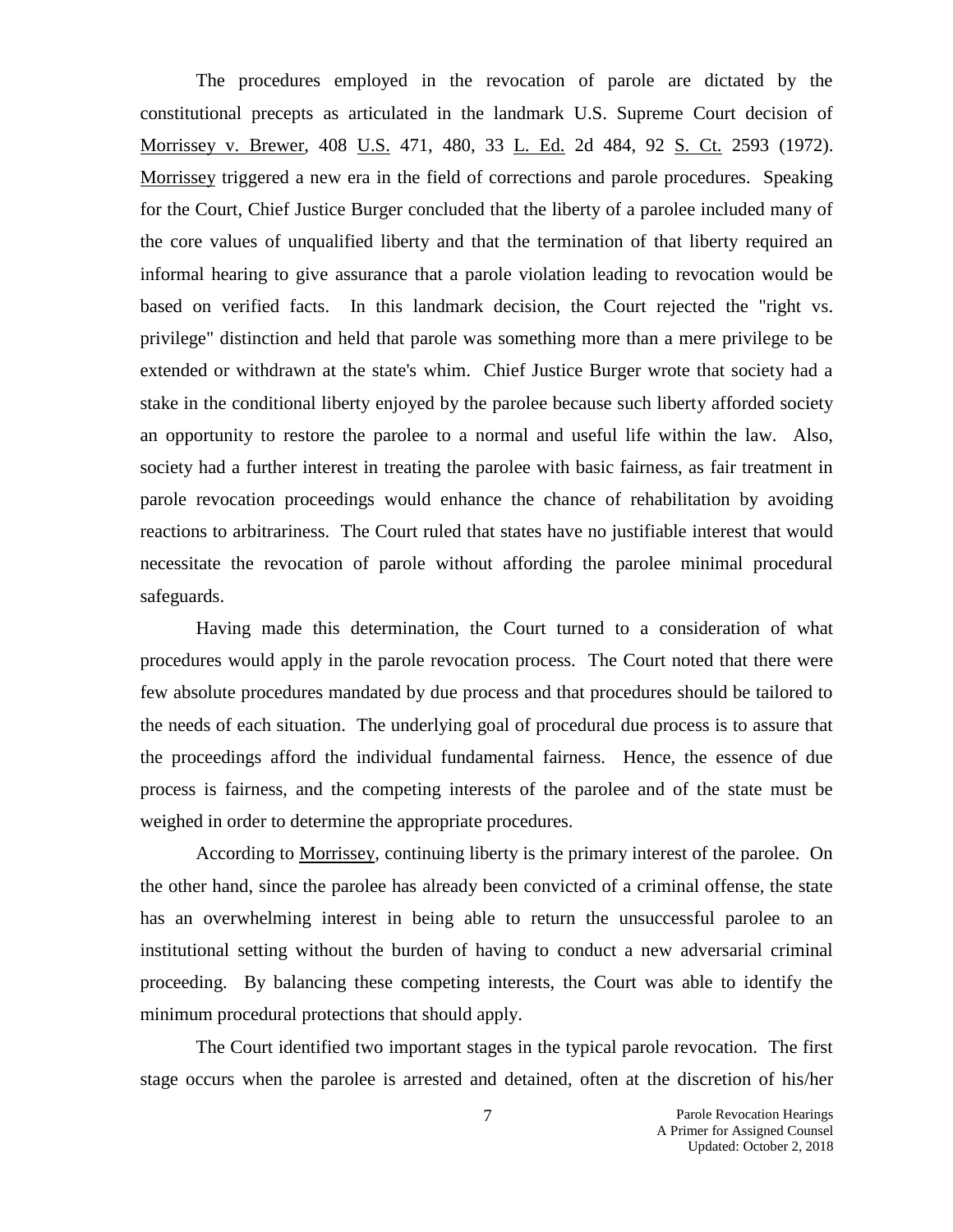parole officer. The second occurs when parole is formally revoked. The Court reasoned that due process would seem to require that some minimal inquiry be conducted at or reasonably near the place of the alleged parole violation or arrest, and as promptly as is convenient after arrest while information is fresh and sources are available. This inquiry would be in the nature of a preliminary hearing to determine whether there is probable cause or reasonable grounds to believe that the arrested parolee has committed acts that would constitute a violation of parole conditions. In addition to this preliminary hearing, the Court concluded that there must also be an opportunity for a hearing prior to the final decision on revocation by the parole authority. This hearing must be the basis for more than a determination of probable cause; it must lead to a final evaluation of any contested relevant facts and it must invoke consideration of whether the facts as determined warrant revocation.

Both the preliminary hearing, commonly referred to as the probable cause hearing, and the revocation hearing are to be governed by six basic and minimum due process protections. These six requirements are: (1) written notice of the claimed violations of parole; (2) disclosure of evidence against the parolee; (3) opportunity to be heard in person and to present witnesses and documentary evidence; (4) the right to confront and crossexamine adverse witnesses (unless the hearing officer specifically finds good cause for not allowing confrontation); (5) a "neutral and detached" hearing body such as a traditional parole board, members of which need not be judicial officers or lawyers; and (6) a written statement by the fact finders as to the evidence relied on and the reasons for the action taken. The Court was careful to emphasize that flexibility and informality were important aspects and that the above requirements should not impose a great burden on any state's parole system. In New Jersey, the Parole Act of 1979 and the Administrative Code regulations codify the parole revocation procedures and incorporate the Morrissey due process concepts.

The Morrissey decision did not address the issue of the parolee's right to the assistance of counsel, instead leaving this question unanswered until 1973, in the case of Gagnon v. Scarpelli, 411 U.S. 778, 36 L. Ed. 2d 656, 93 S. Ct. 1756 (1973). The Gagnon decision establishes a conditional right to counsel. The attorney determination is to be made on a case-by-case basis with the overriding standard being "fundamental fairness." Basically, Gagnon held that in some situations fundamental fairness requires the assistance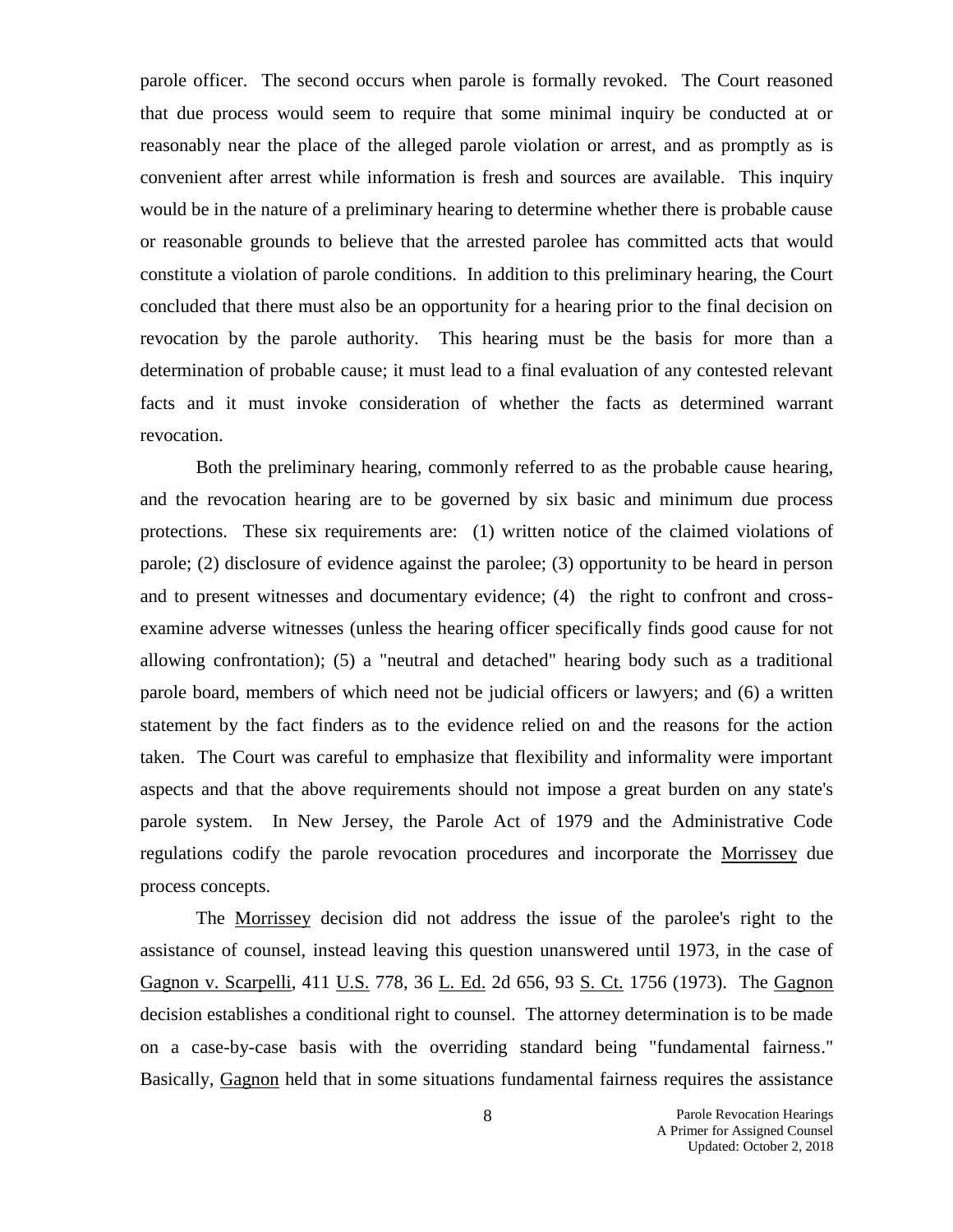of counsel, but left this decision to the parole authorities based on the exercise of "sound discretion". Gagnon v. Scarpelli, 411 U.S. at 790.

The initial determination regarding whether counsel should be appointed is generally made when the parolee is served with formal notice of the preliminary hearing. However, the ultimate responsibility rests with the assigned hearing officer to ensure that an adequate attorney determination was made and that the determination conforms to the flexible standard of Gagnon. This responsibility does not require a formal review of the attorney determination; indeed, only that the hearing officer be aware of the problems involved and take the necessary remedial steps in situations where counsel is clearly necessary.

The Gagnon decision establishes two primary factual situations, creating a rebuttable presumption that the parolee has the right to be represented by counsel. First, a parolee may make a "colorable claim" of innocence of the violation charged. The validity of this claim depends on the plausibility of the claim, whether there had been any admission of guilt, or a prior finding of guilt making the claim of innocence frivolous. Second, a parolee may admit guilt, but still claim substantial mitigating factors. The validity of the claim depends on the extent of the mitigating factors, whether they might affect the revocation decision, and whether they are complex or difficult to present.

Generally, if neither of the above presumptions are established, counsel will be denied. On the other hand, if either of the presumptions are established counsel will usually be provided. However, as fundamental fairness is the ultimate standard, the presumptions can be overcome by considering the totality of the circumstances. Other considerations such as age, intelligence, criminal experience, ability to communicate, and complexity of case must be considered and may require that counsel be provided without the above criteria being fulfilled or that counsel be denied even though the presumptions are present. Essentially, the presumptions control unless there are special considerations to override or rebut them.

It should also be remembered that the parolee must make a timely request for counsel. Once the parolee has waived the right to counsel, the parolee may not retract the waiver provided it was a knowing and voluntary waiver and no new factors are present. It is the responsibility of the assigned hearing officer to determine that a waiver was knowing and voluntary. The hearing officer must be satisfied that the parolee knew what rights were available, the consequences of the waiver, that he/she had the capacity to make the decision,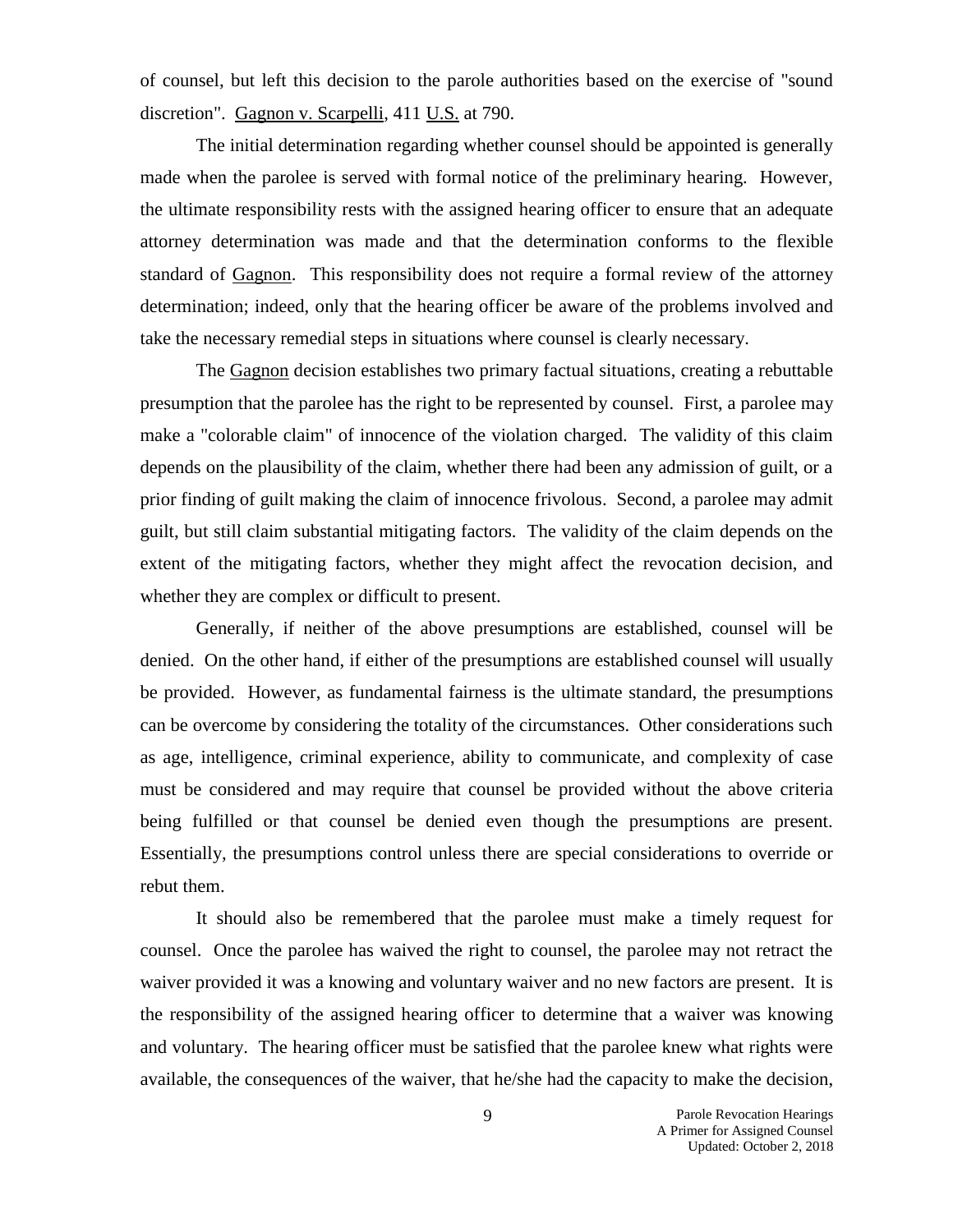and that the waiver was made by free choice and not based on coercion or misunderstanding.

Once a determination is made that counsel should be assigned, the matter is referred to the appropriate office for the appointment of counsel by the Assignment Judge in the vicinage where the parolee's hearing shall be conducted.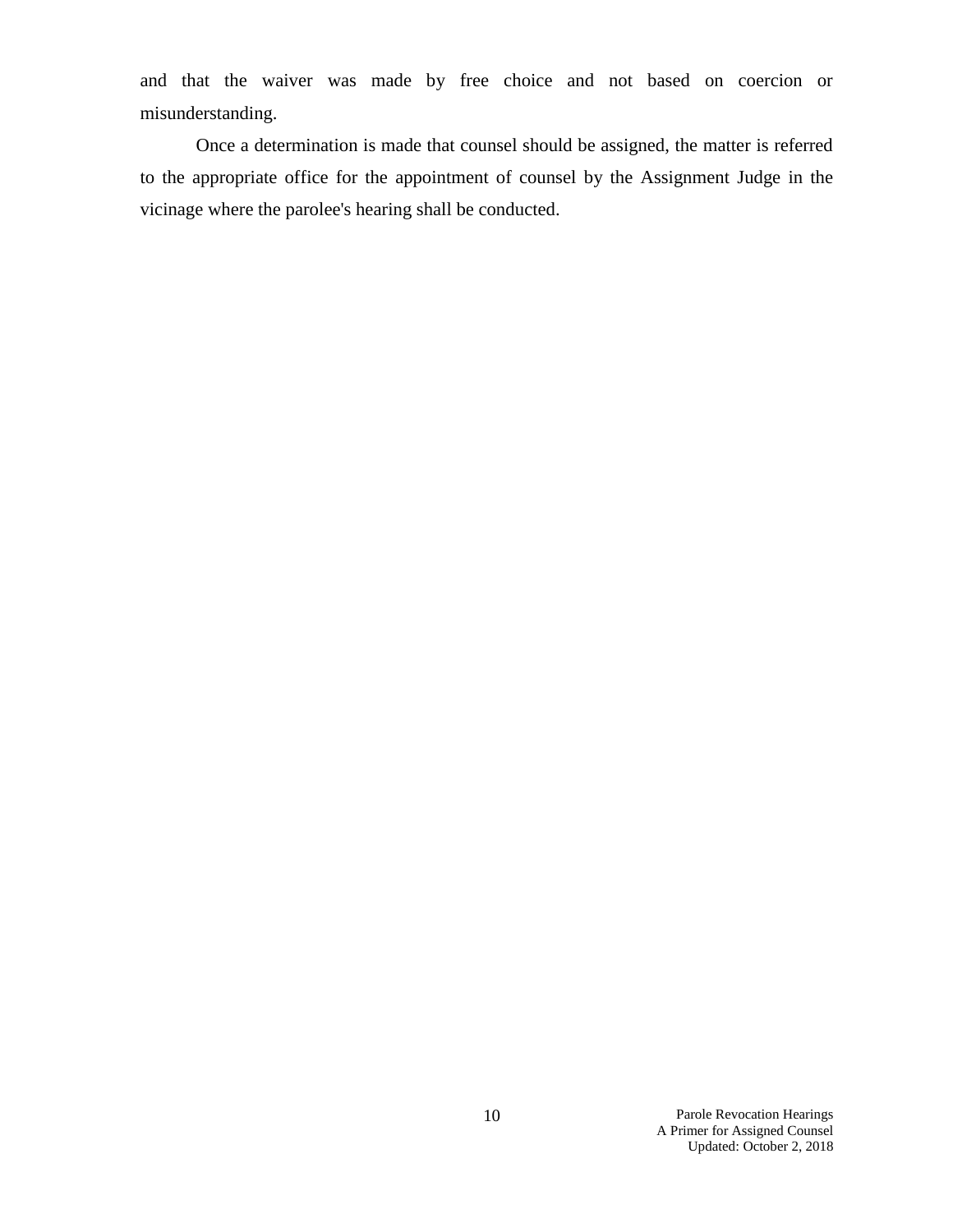# **CHAPTER 3 DISCOVERY / SCHEDULING**

**1. Discovery Requests:** Your assignment order should provide the local contact information for the Revocation Unit to obtain your discovery materials as well as the local contact information for the Parole District Office (see also Appendix  $A -$ Resources for telephone numbers of Parole Board District Offices). The assignment order will also indicate the custody location of the parole violator, whether it is a county jail facility, state prison, or other custody location. Revocation hearings may also be scheduled in the District Parole Office when the parole violator has been permitted to remain at liberty pending the outcome of the parole revocation hearing. Upon contacting the Revocation Unit, you may be referred to an alternate supervising parole office as different offices handle particular types of parole supervision, such as sex offender supervision, electronic monitoring/home confinement supervision, or community treatment program supervision. At the initial Revocation Unit contact, defense counsel may request a copy of the discovery materials, which is the revocation hearing documentation that has also been provided to the parole violator.

**2. Discovery Materials:** The discovery package will minimally include the following:

a) Notice of Probable Cause Hearing and accompanying list of parole violation charges to be addressed at the revocation hearing. Included on the Hearing Notice will be information on the date of parole, commitment offense and sentence, and "end of supervision" date commonly known as the max date. The state prison and State Bureau of Identification (SBI) numbers, two State Parole Board tracking numbers used to identify all cases under parole supervision will be included. Any correspondence should include at least one of the two available tracking numbers for identification purposes. The Notice will indicate the custody location of the revocation hearing and will indicate that the date and time of the hearing "will be determined."

b) Special Parole Reports, which are the reports submitted by the assigned parole officer such as Arrest Reports (indicating how the parole violator was returned to custody), Missing Reports (indicating absconding information), and Disposition Reports (indicating the outcome of court hearings for charges that occurred while under parole supervision).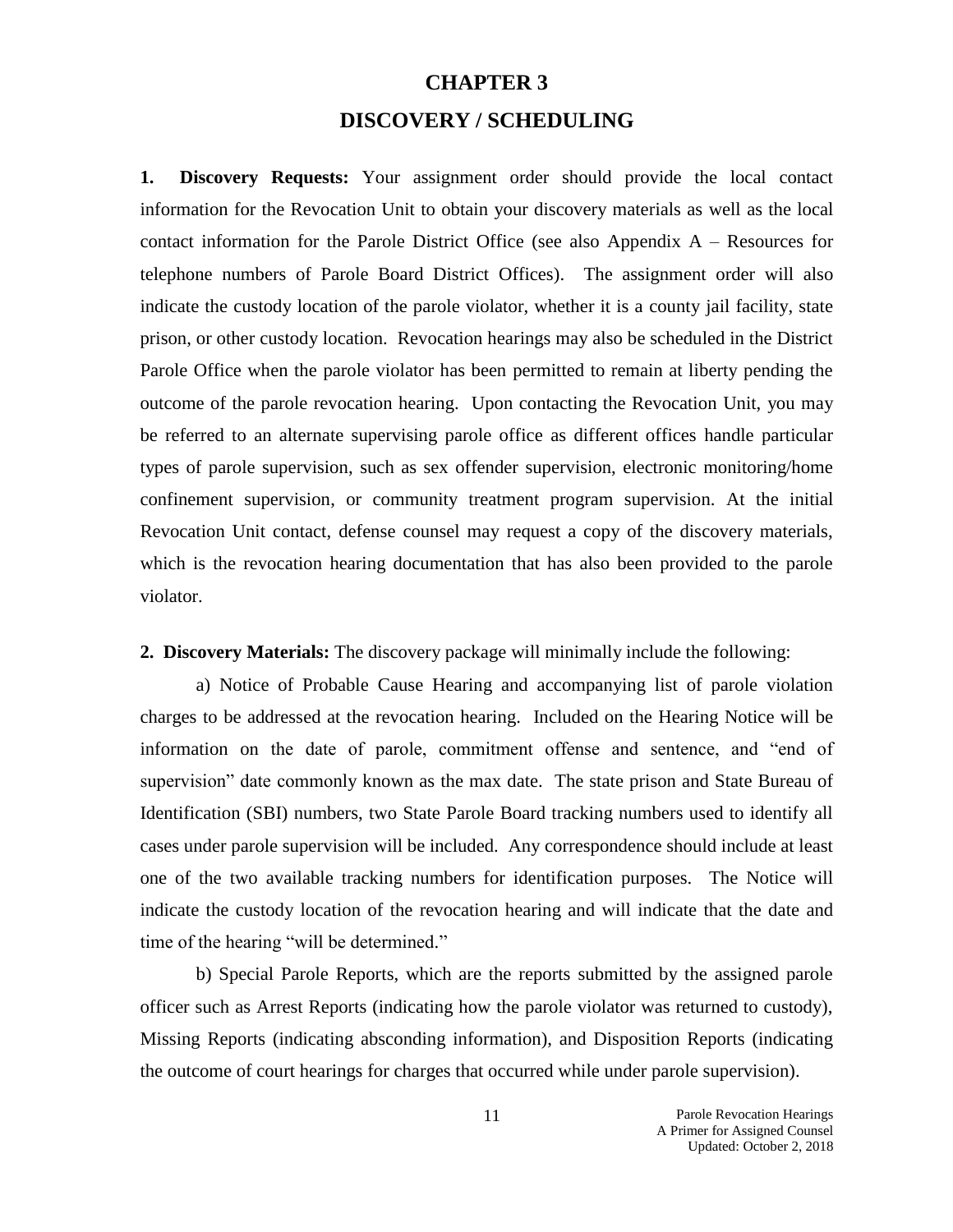c) Chronological Supervision Reports are the parole supervision entries recorded by the assigned officer at the time of all significant supervision contacts, resulting in the violations charged in the Notice of Violation. The chronological record is the contemporary supervision record of events detailing the supervision contacts and decisions made concerning the parole violation charges.

d) The Parole Supervision Certificate is the Certificate of Parole issued by the State Parole Board prior to an individual being released from the state or county institution. The Parole Certificate indicates the sentence information, the general conditions of parole (conditions directed by administrative regulation), and special conditions of parole (conditions directed by the State Parole Board). The parole violation charges on the Notice of Violation refer specifically to violations of the general or special conditions noted on the parole certificate.

**3. Interview:** Upon receipt of the discovery materials, you may elect to interview the parolee at the county or state correctional facility. It is recommended that you contact the jail in advance to review the institutional regulations for appropriate dress, recording devices, and interview hours. You must have valid identification before being permitted in the correctional facility.

**4. Scheduling:** When you are prepared to proceed, the Revocation Unit's hearing scheduling coordinator is to be contacted for scheduling of the Probable Cause Hearing.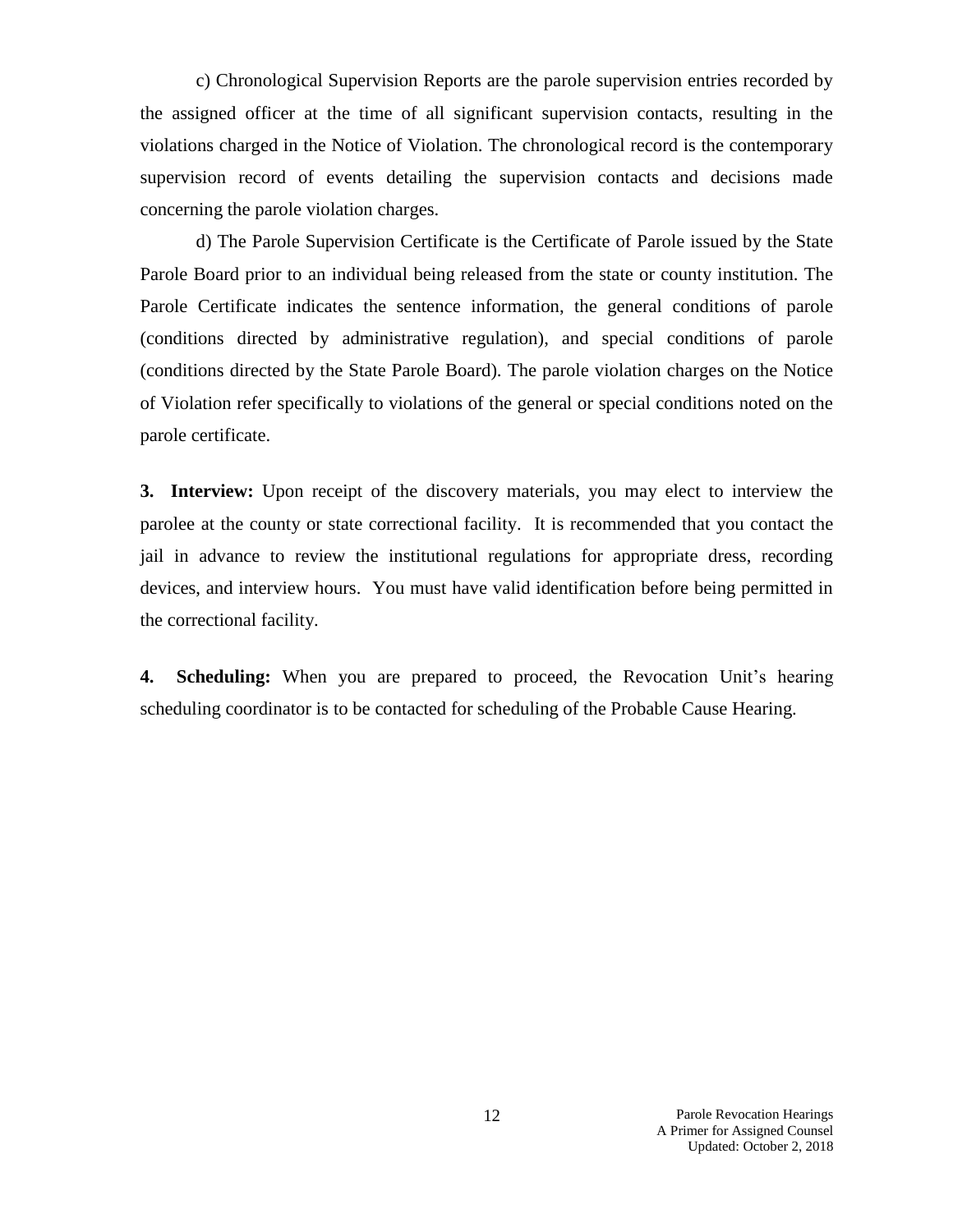## **CHAPTER 4**

### **THE HEARING**

Upon an individual's release to parole supervision, he or she agrees to abide by general conditions of parole plus any special conditions of parole that may be imposed by either a Board panel or by the Division of Parole. Parole revocation involves two hearings: 1) a probable cause (or preliminary) hearing, and 2) a revocation hearing.

Under the precepts of Morrissey, supra*,* 408 U.S*.* 471*,* once a parolee is taken into custody for alleged violations of parole he or she will be scheduled for a probable cause hearing. The probable cause hearing is in the nature of a preliminary hearing to determine if there is probable cause to believe that a violation of the conditions of parole has occurred. It is a limited inquiry to discover whether there is a factual basis warranting detention of the parolee pending the outcome of the parole revocation hearing and whether there are reasonable grounds to believe that the arrested parolee has committed acts constituting a violation of parole.

The burden of proving that probable cause exists is placed upon the state. Although the parolee has a right to offer evidence on his or her own behalf, there is no affirmative obligation to disprove the allegations. At such a hearing, the parolee generally has no right to introduce mitigating circumstances unless such circumstances are so intertwined with the violation that they cannot be distinguished from or unless the parolee wishes to waive the probable cause hearing and proceed directly to the parole revocation hearing (discussed infra).

### **Procedural Requirements**

Morrissey indicated that the probable cause determination should be made by someone not directly involved with the case. It is sufficient in the probable cause hearing context that the individual conducting the hearing be someone other than the parole officer who made the report of parole violations or recommended parole revocation.

To satisfy due process requirements, the parolee must be given adequate notice that the probable cause hearing will take place. Such notice should include the time and date of the hearing, its purpose, and the parole violations which have been alleged.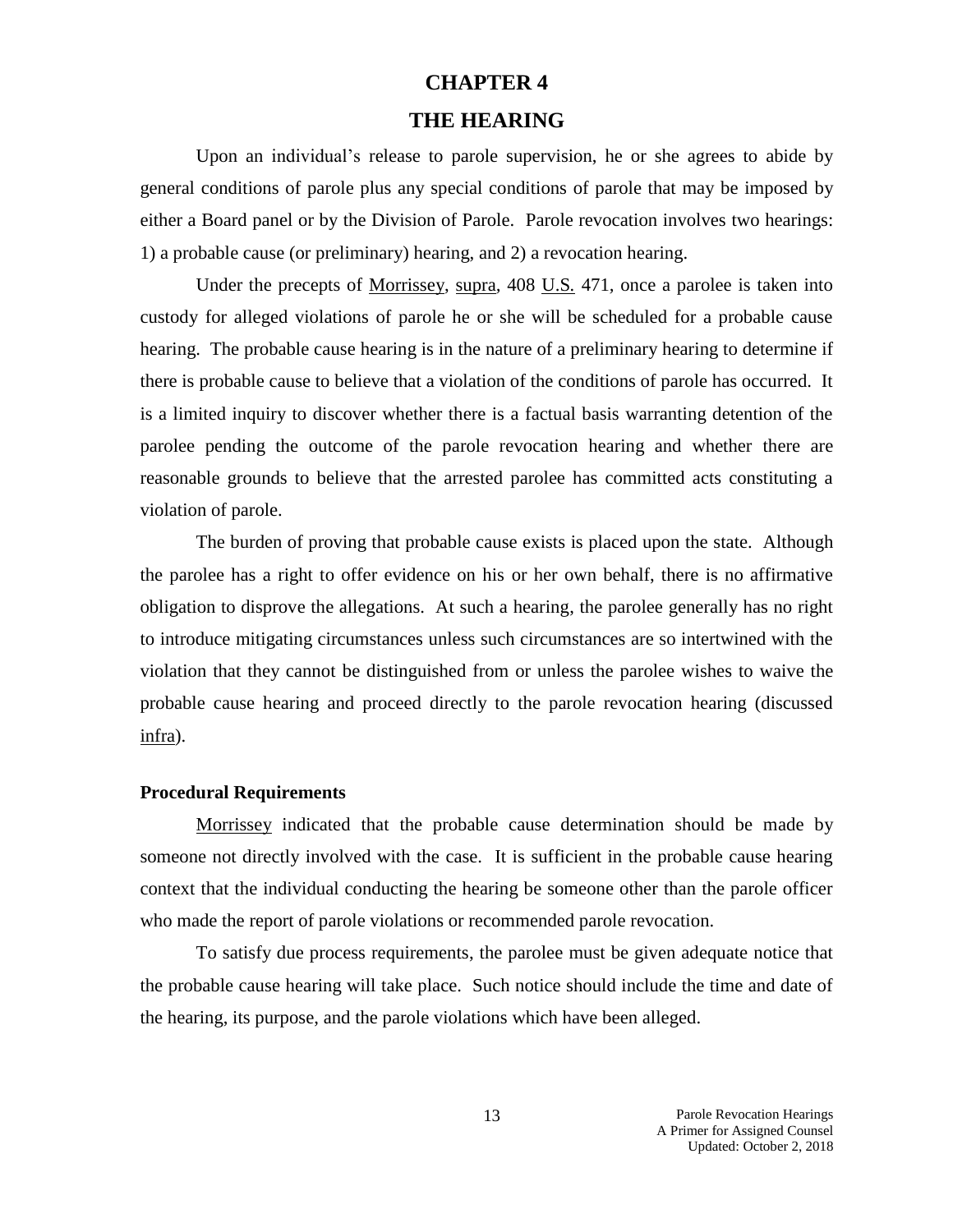Under Morrissey, the parolee is guaranteed the right to appear and to be heard on his or her own behalf and is entitled to present evidence in the form of letters and documents. The parolee may also bring forward witnesses who can provide relevant information to the hearing officer. The only evidence admissible at the probable cause hearing is that which is pertinent to the charged violation(s). In cases where a person has given adverse information on which parole revocation is to be based, the parolee has the right to have that person made available for questioning at the hearing. The Court in Morrissey placed the responsibility of producing an adequate record of the hearing on the hearing officer.

### **Scheduling**

Upon receipt of your appointment letter, you should immediately contact the Revocation Unit in order to receive a copy of the Notice of Probable Cause Hearing and the Disclosure of Evidence ("discovery"). At that time, you may also choose to schedule a mutually convenient hearing date. You may ask for a continuance because of calendar conflicts. While such requests are liberally granted, please keep in mind that your client will remain in continued custody without bail pending the hearing process, so the hearing should be scheduled as expeditiously as possible.

When appointed counsel fails to appear at the hearing, efforts will be made to contact the attorney and determine why he or she is not present. At this point, the hearing officer may: (1) proceed without counsel, if the parolee wishes to do so; (2) continue the matter to another date when counsel can be present, if counsel's absence is excusable; or (3) retain or have a new attorney appointed and a new date set. If appointed counsel is absent without justification, the matter may be referred back to the Assignment Judge for appropriate action.

### **Initiating the Hearing Process**

Prior to taking testimony at the hearing, the hearing officer will explain the bifurcated structure of the hearing process (probable cause/preliminary hearing v. revocation hearing) and will review the parolee's hearing rights. The hearing officer will also answer any questions that the attorney may have regarding the differences between a formal criminal proceeding and this administrative hearing (e.g., that generally the formal Rules of Evidence do not apply at administrative hearings).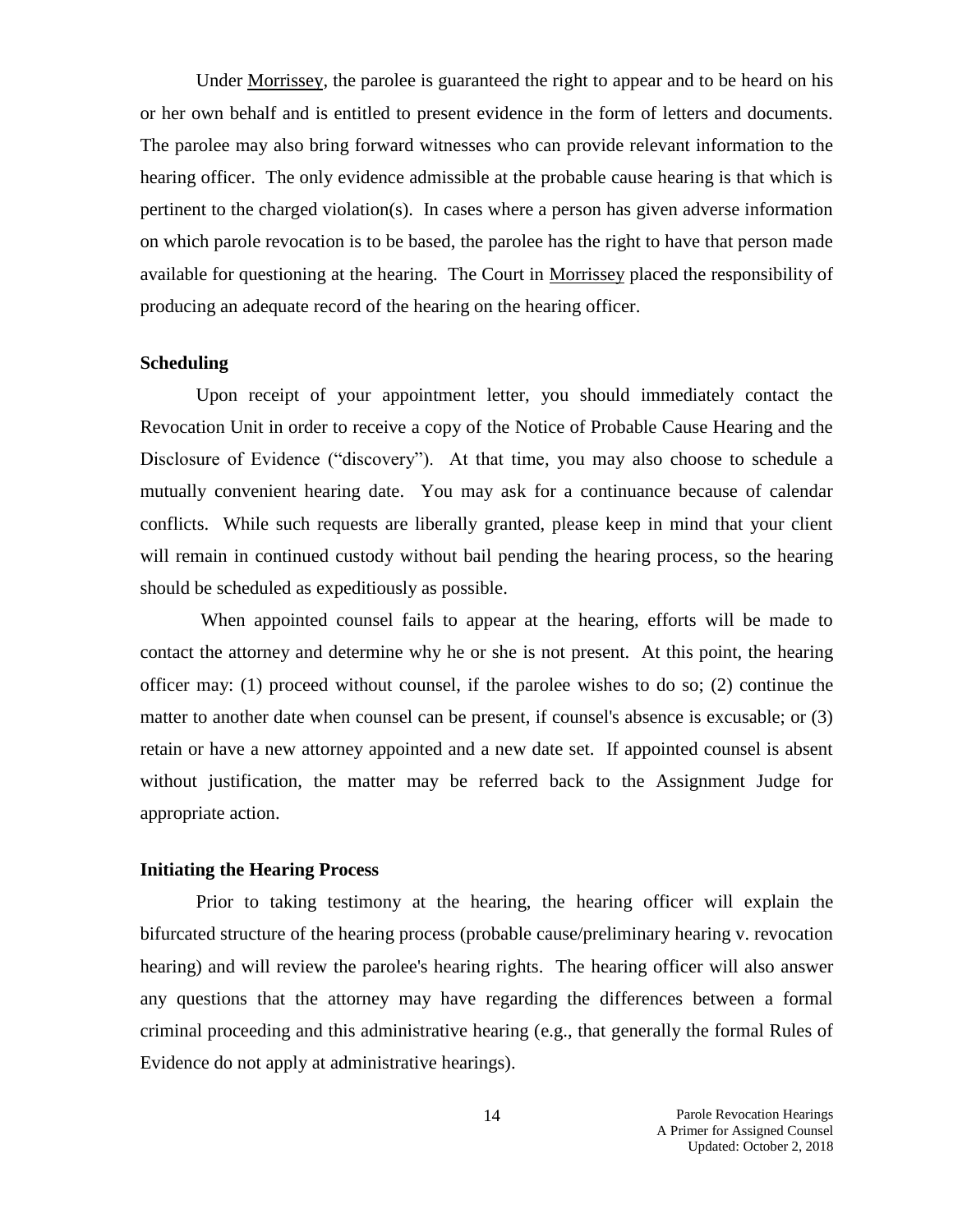### **Probable Cause Hearing v. Parole Revocation Hearing**

If all of the State's witnesses are present and accounted for, the parolee may choose to waive the probable cause hearing and proceed directly to the parole revocation hearing (barring any objection on behalf of the State to produce additional testimony or evidence at the parole revocation hearing). As most revocation hearings involve only the testimony of the assigned parole officer in detailing the alleged parole violations, it is often desirable to proceed with the parole revocation hearing at this juncture rather than to wait an additional time period in order to reconvene the revocation hearing to hear testimony from the same witness regarding the same allegations (assuming that probable cause is either established or stipulated). If the probable cause hearing is waived and the matter proceeds as a parole revocation hearing, the only difference from an evidentiary standpoint is that the State must prove the allegations by clear and convincing evidence (rather than a mere showing of probable cause).

Whether the matter proceeds as a probable cause hearing or as a parole revocation hearing, the following procedures will be followed by the hearing officer unless noted otherwise:

If the parolee or the attorney makes specific objections, the hearing officer will allow the objections to be fully stated prior to the beginning of the evidentiary phase of the hearing. The hearing officer may rule on each objection as it is made or note the objection for the record and hold the final ruling to a later stage of the hearing process. A particularly difficult objection may necessitate a brief recess in order to allow the hearing officer to obtain assistance in making a ruling. If a preliminary objection is significant enough to warrant a continuance, the hearing officer will be aware of this fact early in the proceedings. The hearing officer may require the parolee or the attorney to put a lengthy series of objections in writing.

The hearing officer will place all witnesses under oath prior to receiving their testimony. The oath will be administered to all parties present at the beginning of the hearing. Other witnesses will be placed under oath at the time they are called. The attorney, as an officer of the court, should not be placed under oath unless he or she will be giving testimony. If the attorney declines to take the oath, but later begins to give testimony as opposed to merely asking questions or commenting upon the evidence, the attorney shall then be placed under oath.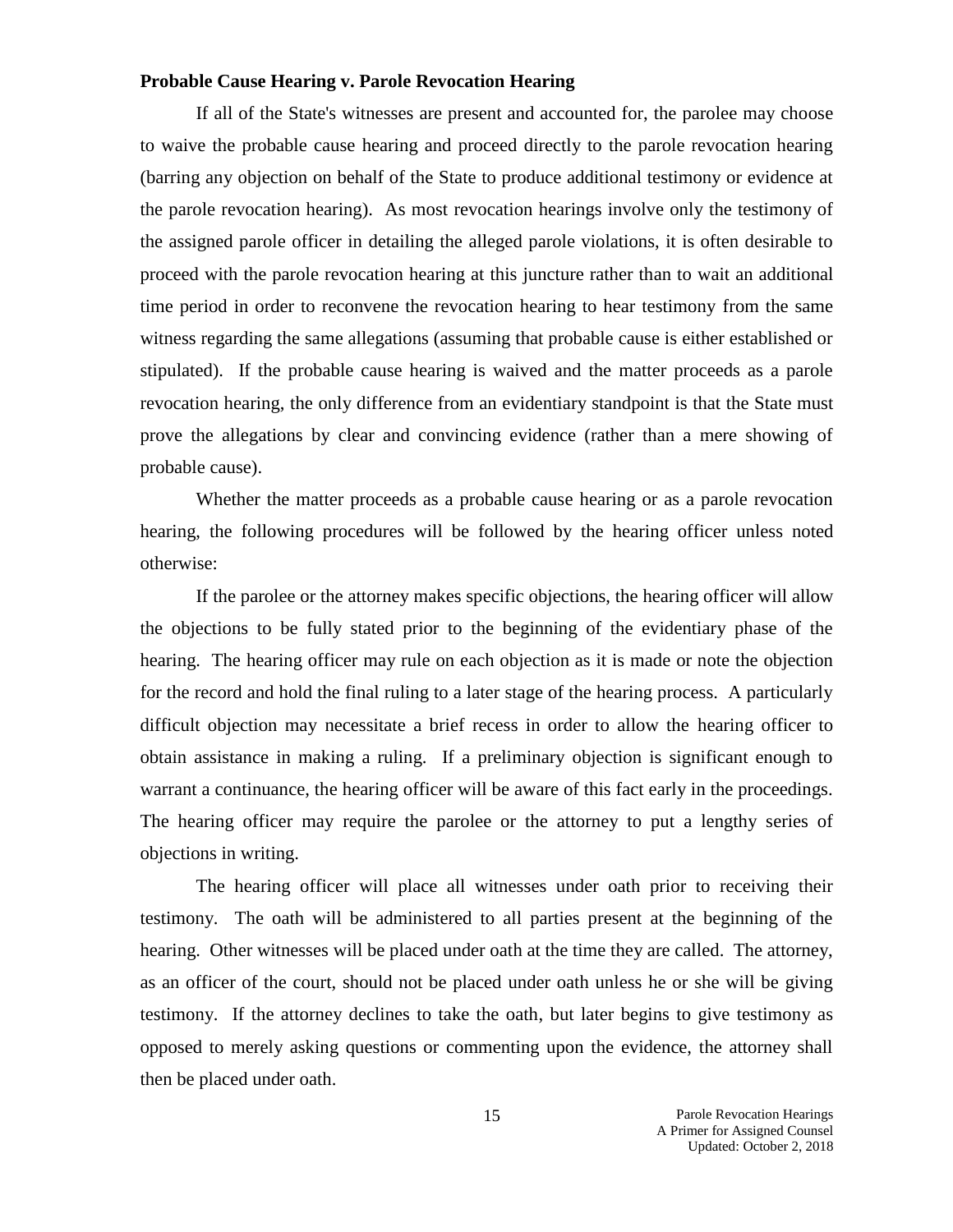#### **Evidentiary Phase**

 After administering the oath, the hearing officer will recite each alleged violation of parole and the parolee will offer a pleading of guilty, not guilty or guilty with an explanation. If the parolee denies the alleged violation of parole, the hearing officer will ask the parole officer (or other relevant witness) to testify regarding the relevant facts surrounding any contested violation(s). Upon conclusion of the parole officer's (or other relevant witness's) testimony, the parolee and/or attorney may cross-examine the parole officer (or other relevant witness).

If the parolee admits to the parole violation(s) with an explanation, the hearing officer will allow the parolee an opportunity to provide his or her explanation as to why the parole violation occurred and to submit evidence of any relevant mitigating circumstances surrounding the parole violation. Upon conclusion of the testimony, the hearing officer will ask the attorney for any closing statements.

The hearing officer will then ask for a recommended disposition from the parole officer based upon their supervision history with the parolee and in conjunction with the present allegations of violations of parole.

### **Hearing Summary Report**

Upon conclusion of the hearing, the hearing officer will prepare a written summary based on the evidence presented. The hearing summary report will also include a factual determination from the hearing officer regarding whether the standard of evidence has been met by the State.

If a hearing officer makes a determination that probable cause does not exist in a case, the hearing officer will still refer the case to a Board panel with the recommendation of "Continue on Parole - Probable Cause not found" for the Board's review. If the Board panel is in agreement with the recommendation, the parolee may be released to the community with the imposition of special conditions as needed.

If the matter proceeded as a probable cause hearing only and a hearing officer makes a determination that probable cause exists to believe that the parolee has seriously or persistently violated the condition(s) of his or her parole and that revocation is desirable, then the hearing summary report will only contain a recommendation from the hearing officer to either detain the parolee pending the parole revocation hearing or to allow the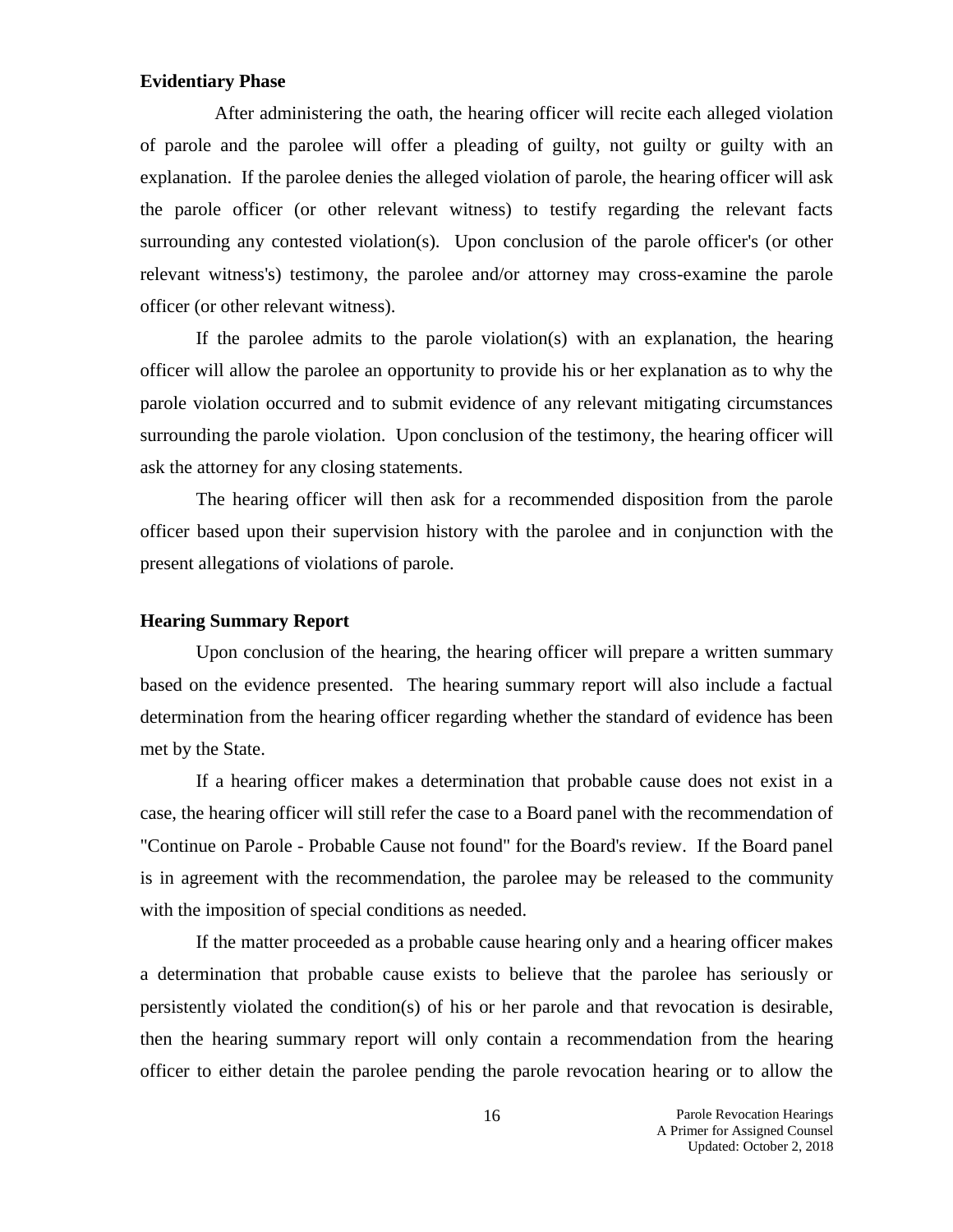parolee to be released pending the parole revocation hearing. However, if probable cause has been determined and the matter proceeded as a parole revocation hearing, the hearing summary report will contain a recommendation by the hearing officer as to whether the alleged violations, if found, are either serious and/or persistent and whether parole revocation is desirable.

Within approximately 10-14 days upon conclusion of the hearing, a copy of the hearing summary report will be forwarded to the attorney and the parolee for review. The attorney will have seven days upon receipt of the hearing summary report in which to respond. Within 21 days of the hearing, the hearing officer's summary report will be reviewed by a Board panel for a final determination.

### **Revocation Hearing Dispositions**

 $\overline{a}$ 

Upon review of the hearing officer's summary report, as well as any additional comments provided by counsel, the Board panel will make a final determination in the parolee's case. If the hearing officer made a finding that the standard of evidence was met based upon the evidence submitted at the parole revocation hearing, the determination by the Board panel is whether the violations of parole are either serious and/or persistent and whether revocation is desirable.

If the matter was heard as a probable cause hearing only, the Board panel may either elect to continue the parolee in custody pending the parole revocation hearing or may release the parolee pending the parole revocation hearing. If the matter was heard as a parole revocation hearing, the Board panel may either revoke parole and impose a future parole eligibility term or may elect to continue the individual's parole status. If the Board panel elects to continue the individual's parole status, the Board panel may impose special conditions of parole that will assist him or her in reintegrating back into society. Such special conditions may include that the parolee participate in a community-based program, participate in either inpatient or outpatient substance abuse or alcohol treatment, participate in the electronic monitoring/home confinement program, or any other special condition that may seek to lessen the likelihood of recurrence of criminal behavior.<sup>1</sup>

<sup>&</sup>lt;sup>1</sup> The State Parole Board and its District Parole Offices work in partnership with community-based programs to develop and maintain a continuum of treatment, support services, and supervision that encourage and aid offenders in completing their supervision in the community. For a full listing of such programs, see Appendix A – Resources.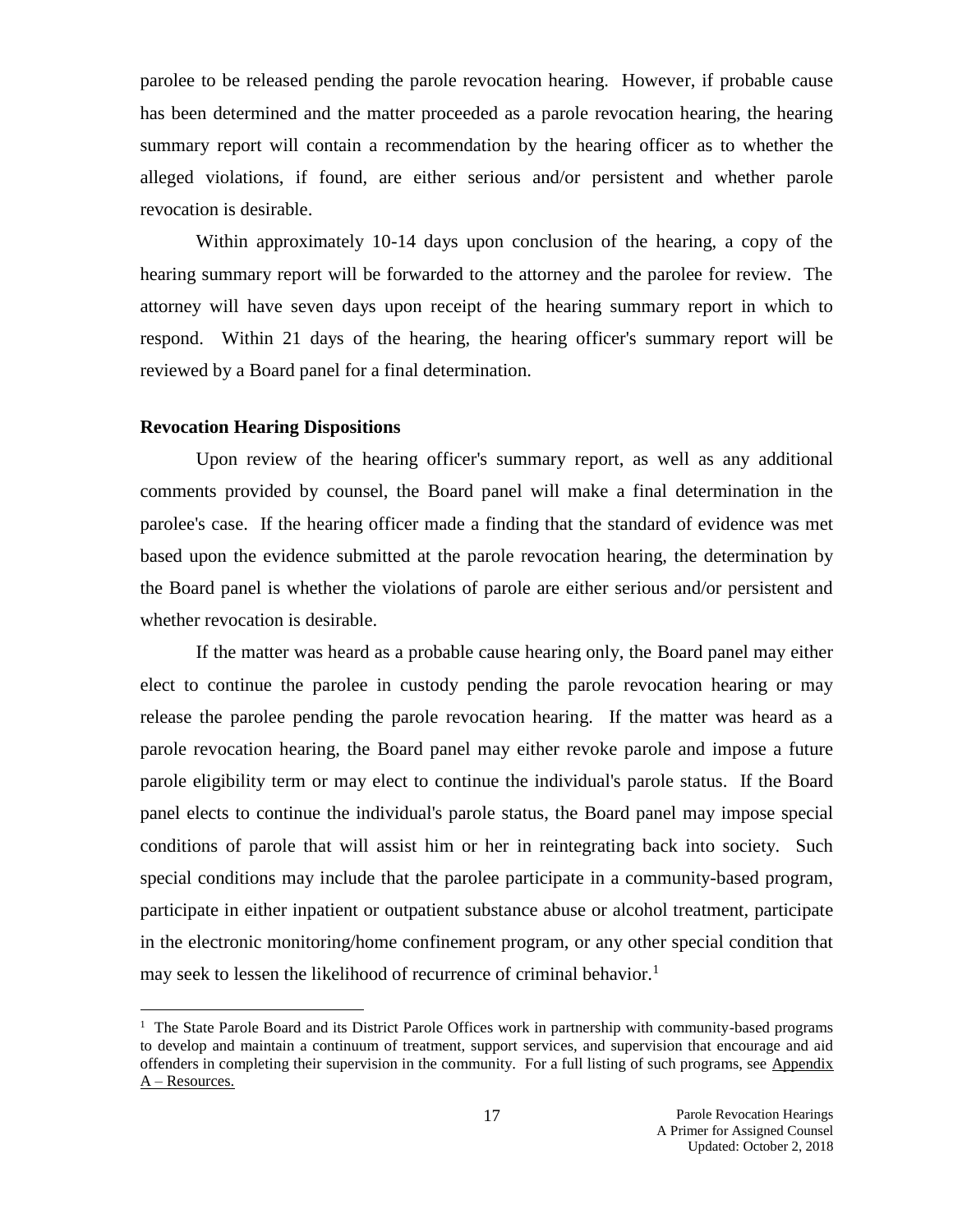### **Notice of Decision**

 $\overline{a}$ 

Regardless of the outcome, the Board panel will issue a written Notice of Decision citing the particular reasons for the decision and the facts relied upon. If parole is revoked, the Notice of Decision will include the future parole eligibility term that has been imposed. If the parolee's parole status is continued, the Notice of Decision will include any special conditions of parole that may be imposed by the Board panel.

Any decision of the Board panel may be administratively appealed to the full Board. Accordingly, included in the Notice of Decision will be a form regarding how the parolee may administratively appeal the decision of the Board panel and you should also advise your client of this right.<sup>2</sup> The form for an administrative appeal to the full Board is also found on the Parole Board website: [https://www.nj.gov/parole/docs/AppealForm-](https://www.nj.gov/parole/docs/AppealForm-Revocation.pdf)[Revocation.pdf.](https://www.nj.gov/parole/docs/AppealForm-Revocation.pdf)

<sup>&</sup>lt;sup>2</sup> As explained in Chapter 5, if the full Parole Board determines that your client's parole should be revoked, the next available recourse is an appeal to the Appellate Division.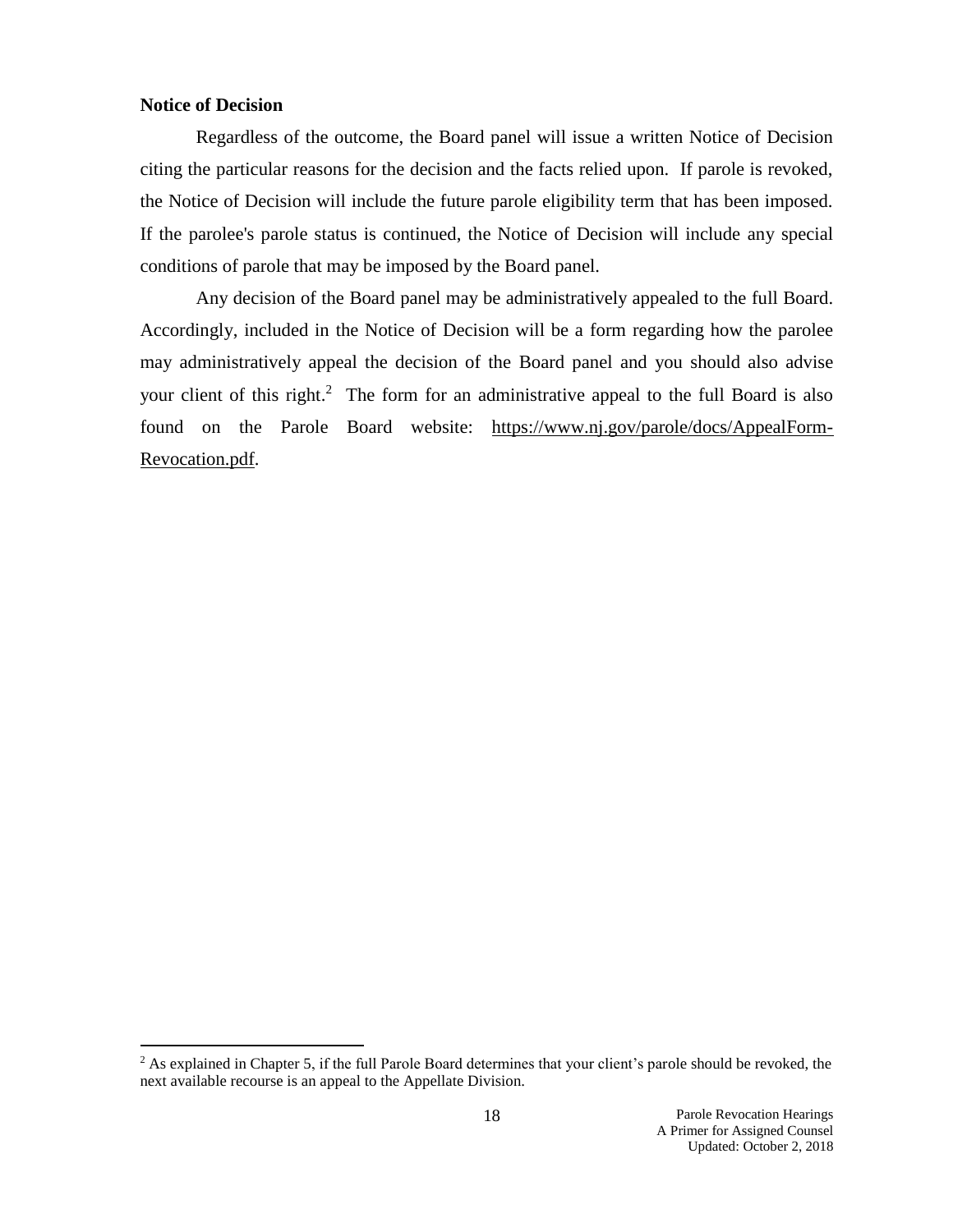### **CHAPTER 5**

### **ADMINISTRATIVE APPEAL AND APPELLATE APPEAL PROCESS**

### **Administrative Appeal**

N.J.A.C. 10A:71-4.1(e) provides that any revocation of parole by a Board panel may be appealed to the Board provided one of the following criteria is met:

1. The Board panel failed to consider material facts or failed to document that clear and convincing evidence indicates that the parolee has seriously or persistently violated the conditions of parole;

2. The Board panel failed to demonstrate, in the case of parole revoked for other than new criminal convictions, that revocation of parole is desirable;

3. The Board panel's decision is contrary to written Board policy or procedure;

4. A Board member has failed to comply with the Board's professional code of conduct.

N.J.A.C. 10A:71-4.2 includes the following guidelines on appellate procedure:

1. All appeals submitted pursuant to N.J.A.C. 10A:71-4.1 shall be filed in writing and within **90 days of written notice of action or decision being received** by the inmate and shall contain the reasons for the appeal and the criteria under which the appeal is submitted.

2. Appeals filed by inmates shall be considered by the Board panel, Board or Chairperson, as appropriate, within 90 days of the date the appeal was received.

3. The Chairperson or Board panel member shall notify the inmate in writing of the decision within 14 days of such decision. [emphasis added]

The Board panel, Board, or Chairperson, as appropriate, may affirm, modify, or reverse the decision being appealed, or may remand the case to the Board's staff, hearing officer, Board member, or Board panel for further consideration.

Please be cognizant of the following:

 Pursuant to N.J.A.C. 10A:71-4.2(b), appeals may be accepted out of time only for good cause shown.

 Appeals are considered based on the written record and appeal. There is no oral argument before the full Board.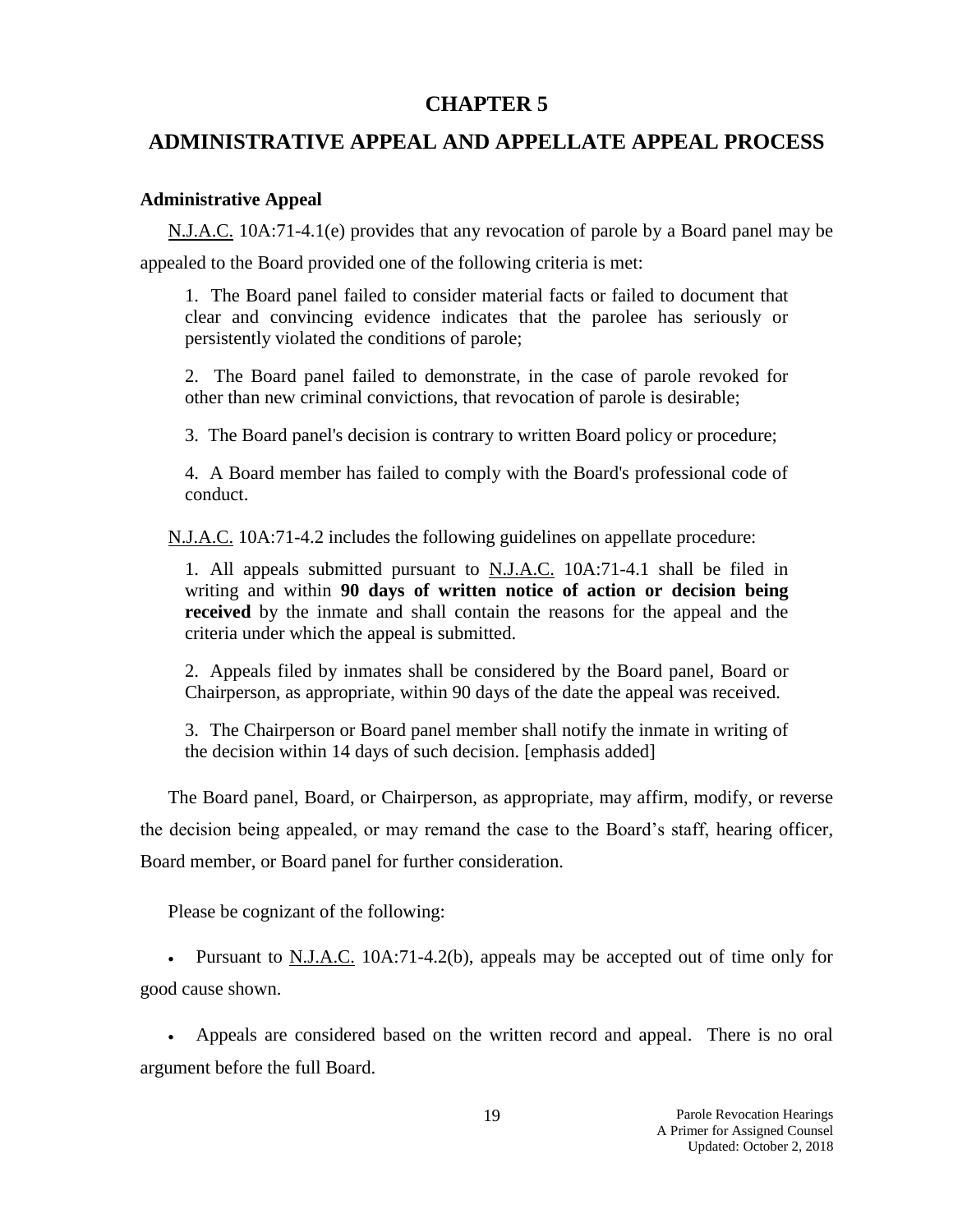If you are representing the parolee in the appeal, you may request the documents in the record by sending a written request to:

Records Custodian NJ State Parole Board 171 Jersey Street, Bldg. #1 P.O. Box 862 Trenton, New Jersey 08625 Fax at (609) 292-4493

You may need to file a request pursuant to the Open Public Records Act in order to obtain certain records outside the scope of ordinary discovery.

If you wish to obtain a transcript of the parole violation hearing(s), you are required to submit a written request to the Parole Revocation Hearing Unit at:

New Jersey State Parole Board Parole Revocation Hearing Unit P.O. Box 862 Trenton, New Jersey 08625

 You must include the name of the inmate, the inmate's prison number and/or State Bureau of Identification (SBI) number, and the date(s) of the hearing(s). Upon receipt of the request, you will be contacted by an agency representative regarding further procedures.

### **Appeal in the Appellate Division**

 $\overline{a}$ 

An adverse decision by the Parole Board may be appealed to the Appellate Division and you should advise your client of this right. Rule 2:2-3(a); Rule 2:7-2(c). All administrative remedies must be exhausted prior to an appeal to the Appellate Division. Rule 2:2-3(a).

If your client seeks to appeal to the Appellate Division, you should file a notice of appeal. An appeal shall be taken within 45 days pursuant to Rule 2:4-1(b). If you seek to be relieved as counsel after filing the notice of appeal, you must file a motion with in the Appellate Division for that relief; otherwise, you will be deemed the attorney of record on the appeal. $3$ 

<sup>&</sup>lt;sup>3</sup> A *pro bono* attorney may also be assigned via the Madden v. Delran list to represent the defendant on an appeal of the Parole Board's decision to the Appellate Division (after the attorney handling the case up to that point has had his/her motion to be relieved of counsel granted). Consultation with the client and review of the proceedings below are of course necessary to enable proper Appellate representation in the matter.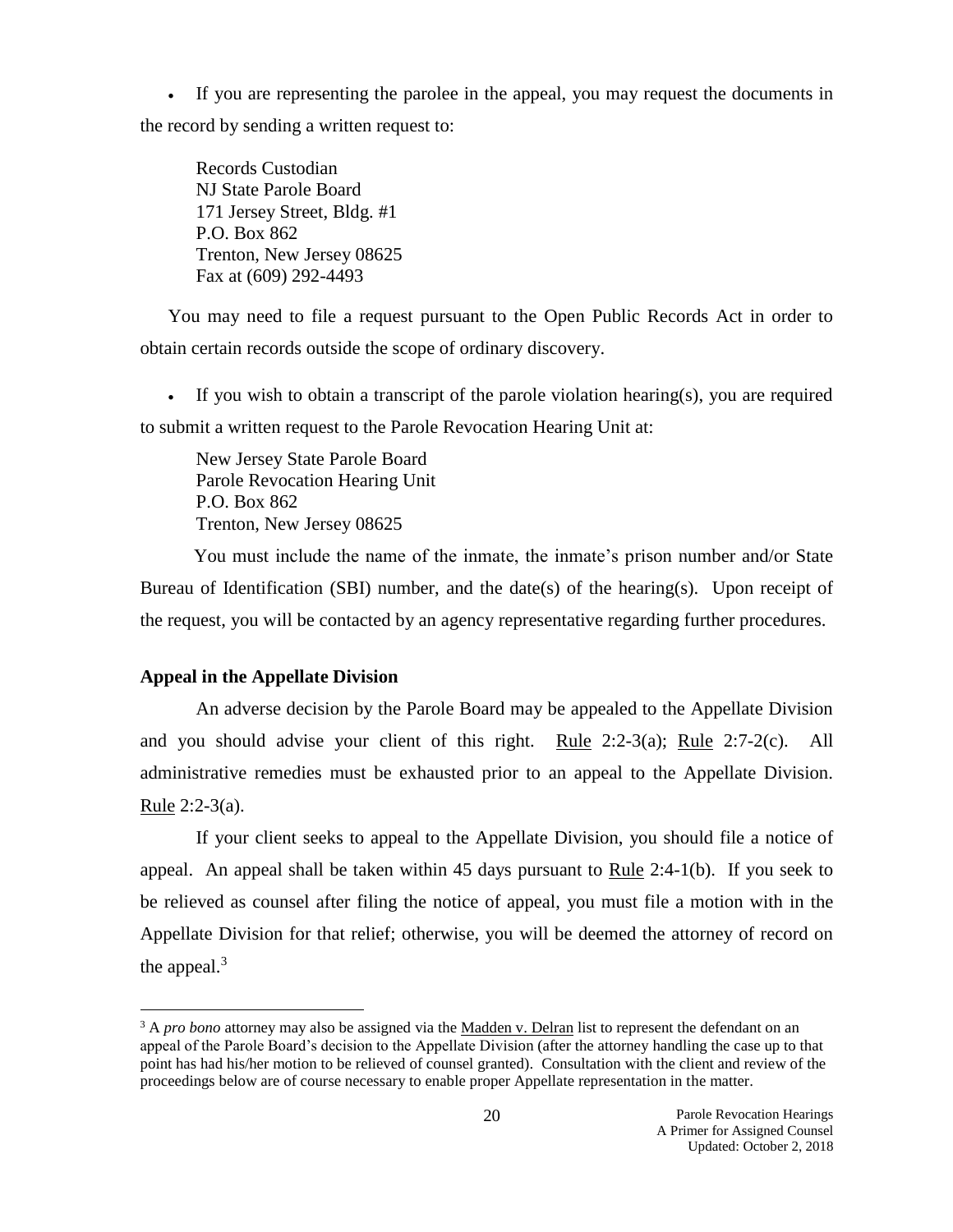The Supreme Court has ordered that electronic filing is mandatory in the Appellate Division for all attorneys for all appellate case types. If you file a motion to be relieved as counsel, you must serve your client in paper and provide proof of service to the Appellate Division. Your adversary (the Parole Board) must be served electronically through eCourts Appellate.

For instructions on this process, please see the NJ Courts homepage, [www.njcourts.gov,](http://www.njcourts.gov/) and enter "Appellate Division" in the search bar. The Appellate Division webpage will be the first result. You may also click **[here](http://www.njcourts.gov/courts/appellate.html?lang=eng)**. This webpage provides detailed instructions on how to file electronically. The Appellate Division's help desk telephone number is (609) 815-2950. For eFiling information, use extension 52590.

For appeals from Parole Board decisions, you may contact the Parole Board, which will provide an audio recording of the proceeding. To obtain the written transcripts you may order them electronically when filing your appeal or make a motion for transcripts at public expense in the Appellate Division. Please see Rule 2:5-3(d) and Rule 2:7-1 and their comments for further information on the cost of transcripts. You should also submit to the Appellate Division the hearing officer's summary report, any additional comments provided by counsel, and the Notice of Decision from the Board Panel and Notice of Decision from the Parole Board.

 The Parole Board's decision regarding parole will not be disturbed unless "arbitrary, capricious, or unreasonable, or not supported by substantial credible evidence in the record as a whole." In re Stallworth, 208 N.J. 182, 194 (2011) (quoting Henry v. Rahway State Prison, 81 N.J. 571, 579 (1980)). See Acoli v. New Jersey State Parole Bd., 224 N.J. 213, 216 (2016).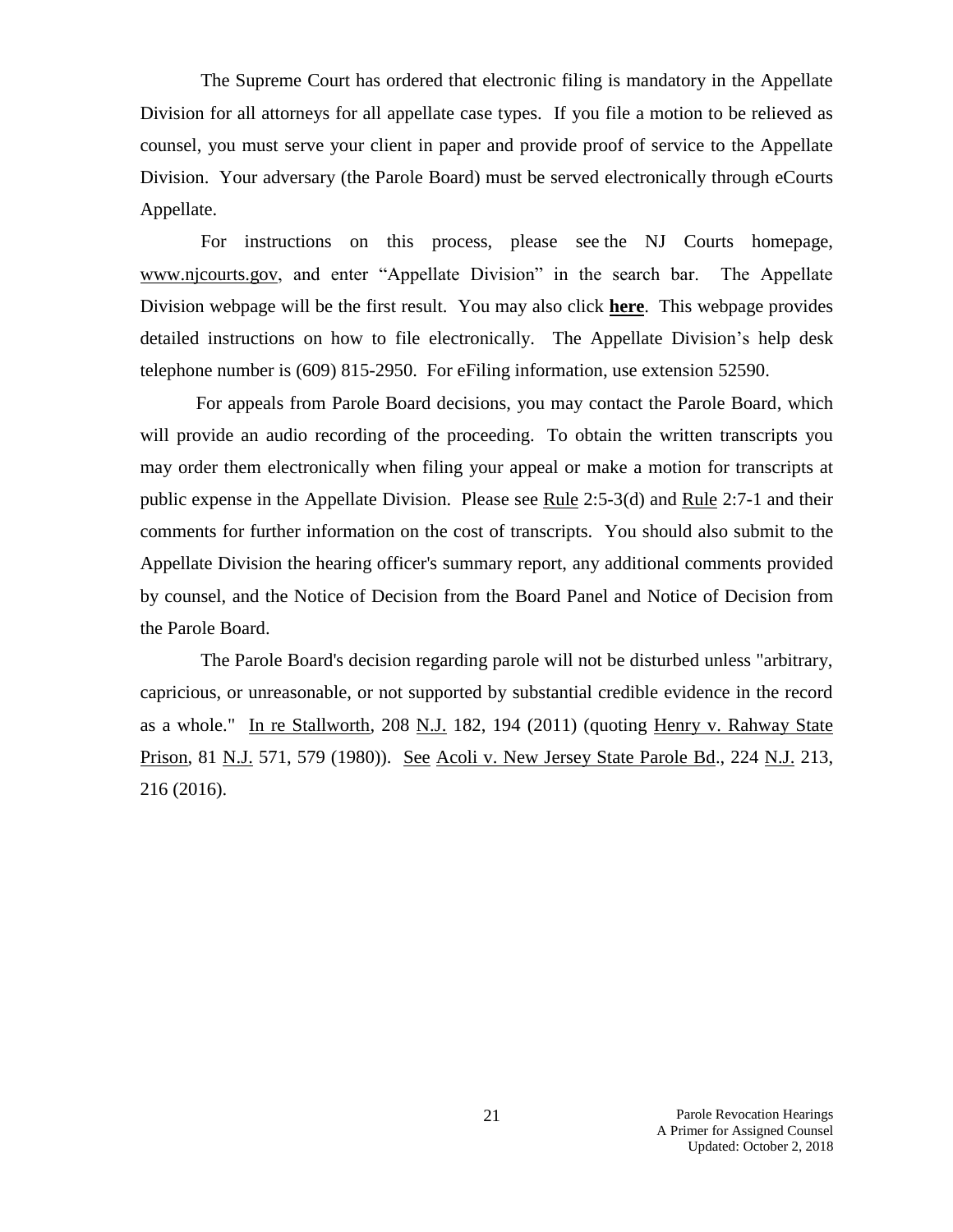# **APPENDIX A**

### **RESOURCES**

**New Jersey State Parole Handbook: <http://www.state.nj.us/parole/docs/AdultParoleHandbook.pdf>**

**New Jersey State Parole Reference Guide: <http://www.state.nj.us/parole/docs/RefGuide.pdf>**

**New Jersey State District Parole Offices & State Correctional Facilities: <http://www.state.nj.us/parole/locations.html>**

**Video Teleconferencing Program: <https://www.state.nj.us/corrections/pages/VideoConference.html>**

**New Jersey State Parole Board Community Programs: <http://www.state.nj.us/corrections/SubSites/OCP/>**

**New Jersey County Correctional Facilities: <http://www.njcjwa.org/jails.html>**

**New Jersey Parole Revocation Unit: <http://www.state.nj.us/parole/revocation.html>**

**Parole-related Documents: <http://www.state.nj.us/parole/docs.html>**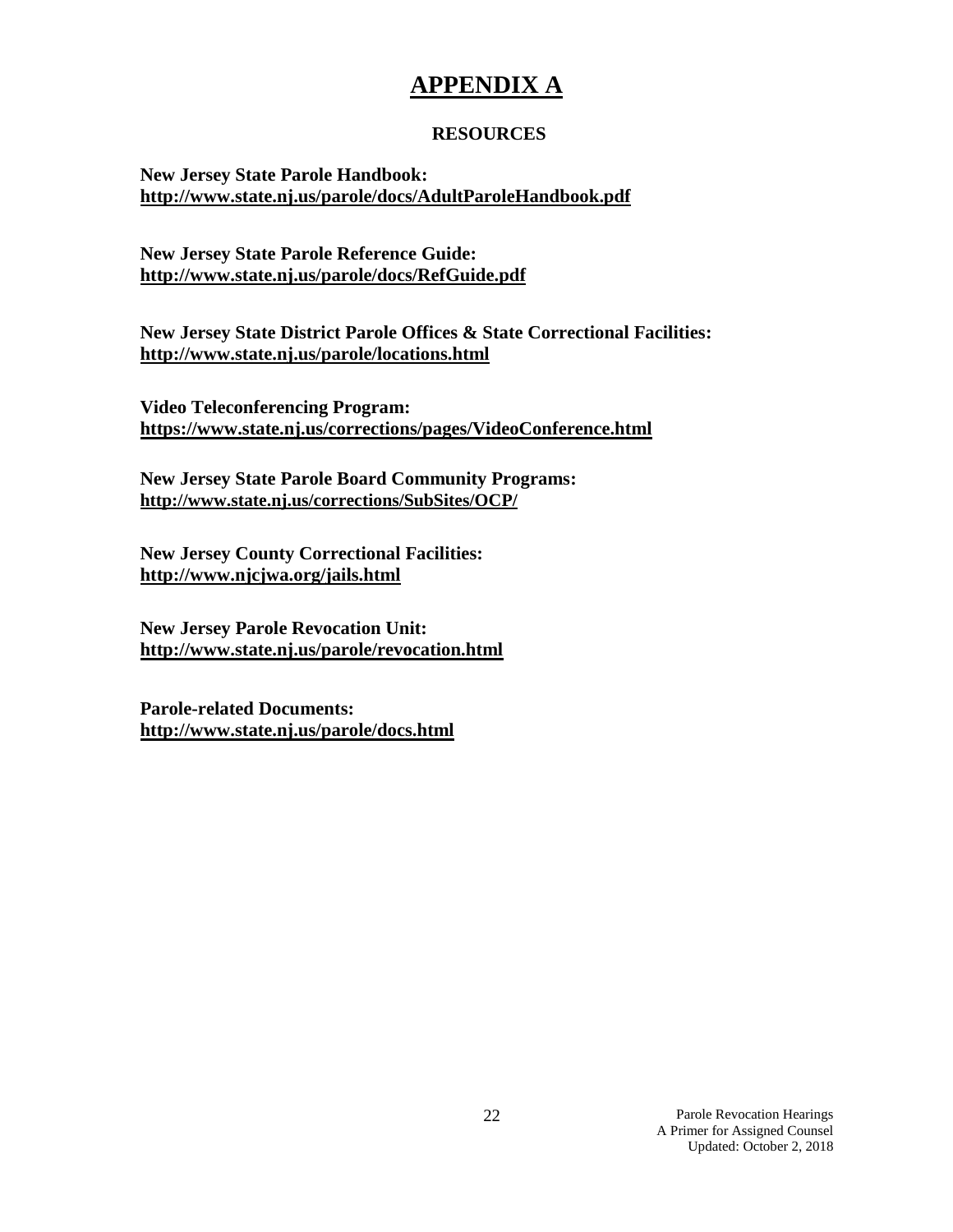### **APPENDIX B**

# **THE CONSTITUTIONAL BASIS FOR A PAROLE REVOCATION HEARING IN NEW JERSEY**

The United States Supreme Court has ruled that before a defendant's parole may be revoked, he or she must be accorded certain due process rights.

### **1. Morrissey v. Brewer, 408 U.S. 471, 92 S. Ct. 2593, 33 L. Ed. 2d 484 (1972).**

In Morrissey, the Court held that since revocation of parole was not part of a criminal prosecution, the due process clause does not demand that a defendant be given the full panoply of rights. However, since the parolee is facing a loss of liberty, he or she is entitled to "some orderly process, however informal." Id. at 482. The Court decided that at a minimum a parolee must be given the following procedural protections. Id. at 485.

**A. Preliminary Hearing.** As promptly as convenient after the parolee is detained, he or she should be given a preliminary hearing "to determine whether there is probable cause or reasonable grounds to believe that the arrested parolee has committed acts that would constitute a violation of parole conditions." Ibid. The parolee shall be given notice of the hearing, explaining its purpose and stating what parole violation has been alleged. Id. at 487. At the hearing, the parolee shall have an opportunity to speak on his or her own behalf and present documents or witnesses. Ibid. Upon the parolee's request, he or she shall have the opportunity to hear the testimony of a person giving adverse information on which the parole revocation is based. Ibid. The hearing officer must be a person other than the supervising parole officer but need not be a judicial officer. Id. at 485-86. The hearing officer shall make a written summary of the hearing. Id. at 487.

**B. Revocation Hearing.** If the hearing officer determines at the preliminary hearing that there is probable cause to revoke parole, the parolee is entitled to another hearing prior to the final decision. Id. at 487-88. This revocation hearing must take place within a reasonable time after the parolee has been taken into custody, and "it must lead to a final evaluation of any contested relevant facts and consideration of whether the facts as determined warrant revocation". Id. at 488. The Court held that the minimum requirements of due process demanded that the revocation hearing included the following protections: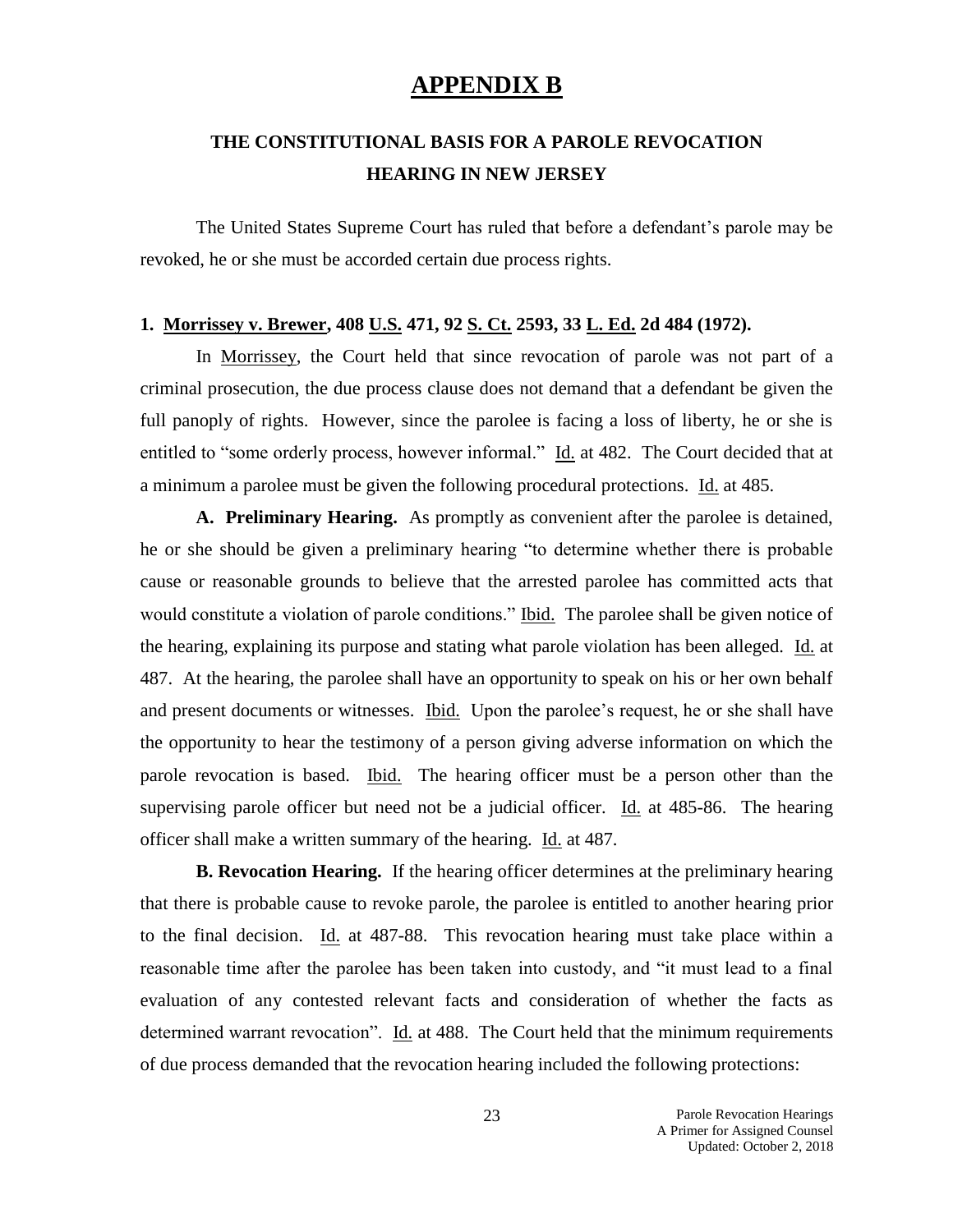(a) [W]ritten notice of the claimed violations of parole; (b) disclosure to the parolee of evidence against him; (c) opportunity to be heard in person and to present witnesses and documentary evidence; (d) the right to confront and crossexamine adverse witnesses (unless the hearing officer specifically finds good cause for not allowing confrontation); (e) a "neutral and detached" hearing body such as a traditional parole board, members of which need not be judicial officers or lawyers; and (f) a written statement by the factfinders as to the evidence relied on and reasons for revoking parole. We emphasize there is no thought to equate this second stage of parole revocation to a criminal prosecution in any sense. It is a narrow inquiry; the process should be flexible enough to consider evidence including letters, affidavits, and other material that would not be admissible in an adversary criminal trial.

[Id. at 489.]

The Court explicitly did not reach the question of whether a parolee was entitled to the assistance of retained counsel or, if the parolee was indigent, appointed counsel. Ibid.

### **2. Gagnon v. Scarpelli, 411 U.S. 778, 93 S. Ct. 1756, 36 L. Ed. 2d 656 (1973).**

Within a year of its decision in Morrissey, the Court returned in Gagnon to the question of whether a parolee or probationer has a right to counsel at a revocation of probation or parole hearing. It held that the right to assigned counsel in such proceedings must be determined on a case-by-case basis in the exercise of sound discretion by the state agency charged with responsibility for administering the parole and probation system. Id. at 790. The Court stated that, in general, counsel should be assigned where the defendant requests counsel and asserts a colorable claim that he or she has not committed the alleged violation or that there are substantial mitigating circumstances that make revocation inappropriate. Ibid. Especially in doubtful cases, the state agency should consider the ability of the defendant to speak effectively on his or her own behalf. Id. at 790-91.

### **3. Bolyard v. Berman, 274 N.J. Super. 565 (App. Div. 1994).**

The Public Defender Act requires the Office of the Public Defender (Public Defender) to provide legal representation to indigent parolees charged with violations of parole. Id. at 569. Nonetheless, in 1991 the Legislature declined to appropriate money to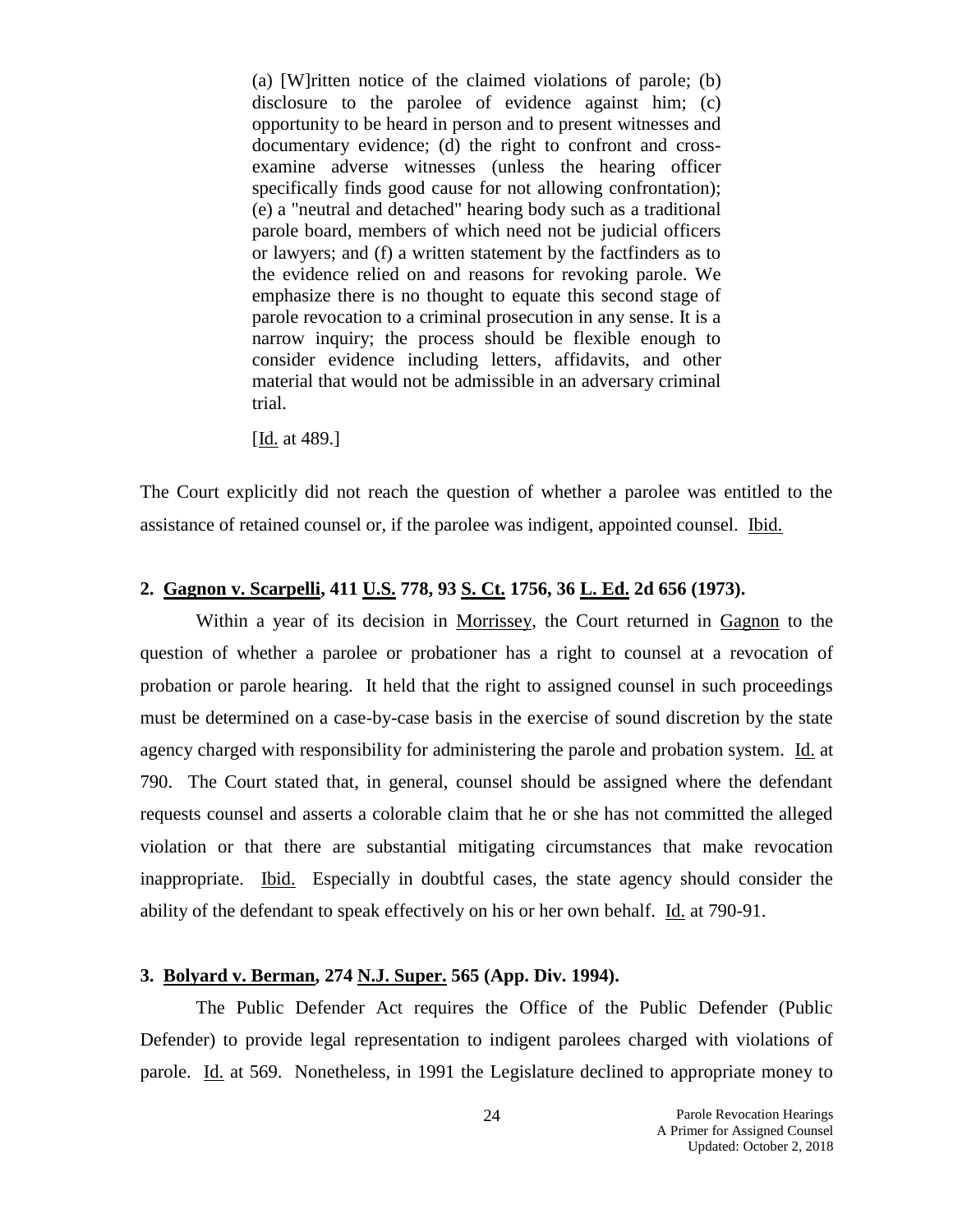fund the legal representation of parolees before the Parole Board. Ibid. In response, the Public Defender announced that it would no longer be able to provide representation to parolees charged with violations of parole. Id. at 570. To provide the assigned counsel required by Gagnon, the Parole Board developed a system whereby parolees entitled to counsel would be provided private attorneys assigned from the Madden list. Id. at 572.

In Bolyard, plaintiffs challenged the system of assigning members of the private bar to represent parolees, arguing that Gagnon required the Legislature to restore funds to the Public Defender to perform this responsibility. Id. at 568. Judge Stephen Skillman, writing for the Appellate Division, rejected this challenge by holding that the system of assigning private counsel to defendant parolees at parole revocation hearings was constitutionally adequate. Id. at 585.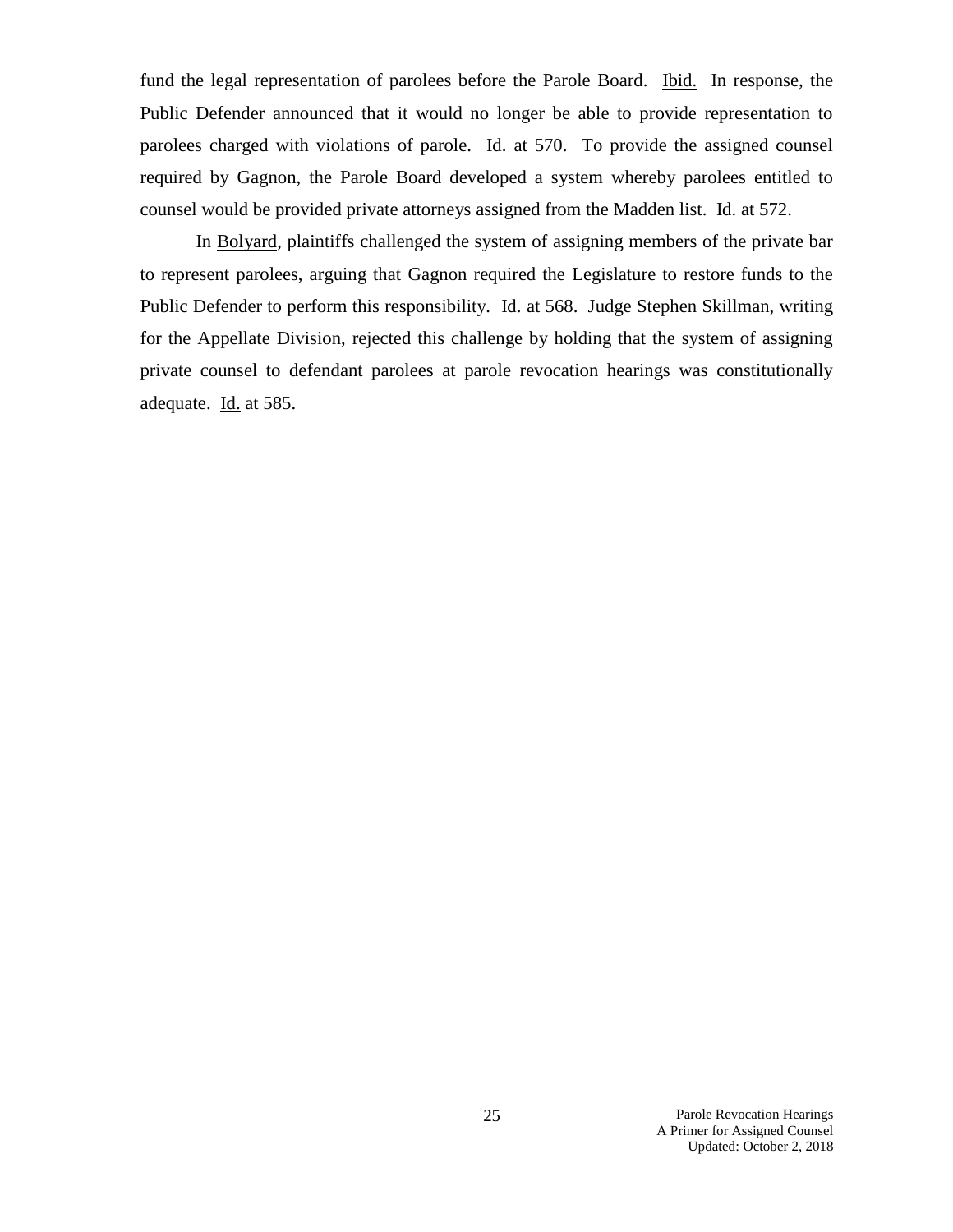### **APPENDIX C**

# **THE STATUTES AND REGULATIONS THAT GOVERN THE HEARING PROCESS IN NEW JERSEY**

### **1. Preliminary/Probable Cause Hearing—N.J.S.A. 30:4-123.62; N.J.A.C. 10A:71-7.4 to 7.10**

 A parolee who has "seriously or persistently violated the conditions of his parole" or who has been convicted of a crime while on release may have his parole revoked. N.J.S.A. 30:4-123.60; N.J.S.A. 30:4-123.60(c). Hobson v. New Jersey State Parole Board, 435 N.J. Super. 377 (App. Div. 2014).

A parolee who has been taken into custody for an alleged violation of parole shall have a preliminary hearing within 14 days, unless a postponement is requested. That postponement must not exceed 14 days. N.J.S.A. 30:4-123.62 (b); N.J.A.C. 10A:71-7.4 to - 7.5. The purpose of the preliminary hearing is to determine whether there is probable cause to believe the parolee has violated the conditions of parole and should be returned to custody. N.J.S.A.  $30:4-123.62(c)$ ; N.J.A.C. 10A:71-7.4. A preliminary hearing may be conducted by videoconference. N.J.A.C. 10A:71-7.5(b). The hearing officer shall be an impartial official who is not directly involved in supervising the parolee or otherwise involved in the parolee's case. N.J.A.C. 10A:71-7.6(b).

Before the hearing, the parolee is to be provided with written notice of the hearing and the circumstances of the alleged violation. N.J.S.A. 30:4-123.62(d); N.J.A.C. 10A:71- 7.7. At the hearing, the parolee has a right to retain counsel or counsel may be appointed from the *pro bono* assignment program when the parolee makes a colorable claim that he or she did not commit the violation or that there are substantial mitigating factors. N.J.S.A. 30:4-123.62(d); N.J.A.C. 10A:71-7.7(c) (2). The parolee also has the right to confront and cross-examine witnesses, to remain silent, to testify on his or her own behalf, and to present documentary evidence. N.J.S.A.  $30:4-123.62(d)$ ; N.J.A.C.  $10A:71-7.7(c)$ . The hearing officer is to make a summary of the record and forward it to the parolee and the parolee's attorney. N.J.S.A. 30:4-123.62(e); N.J.A.C. 10A:71-7.10.

If the evidence at the preliminary hearing does not establish probable cause to believe that the parolee violated a condition of parole or does not establish that revocation is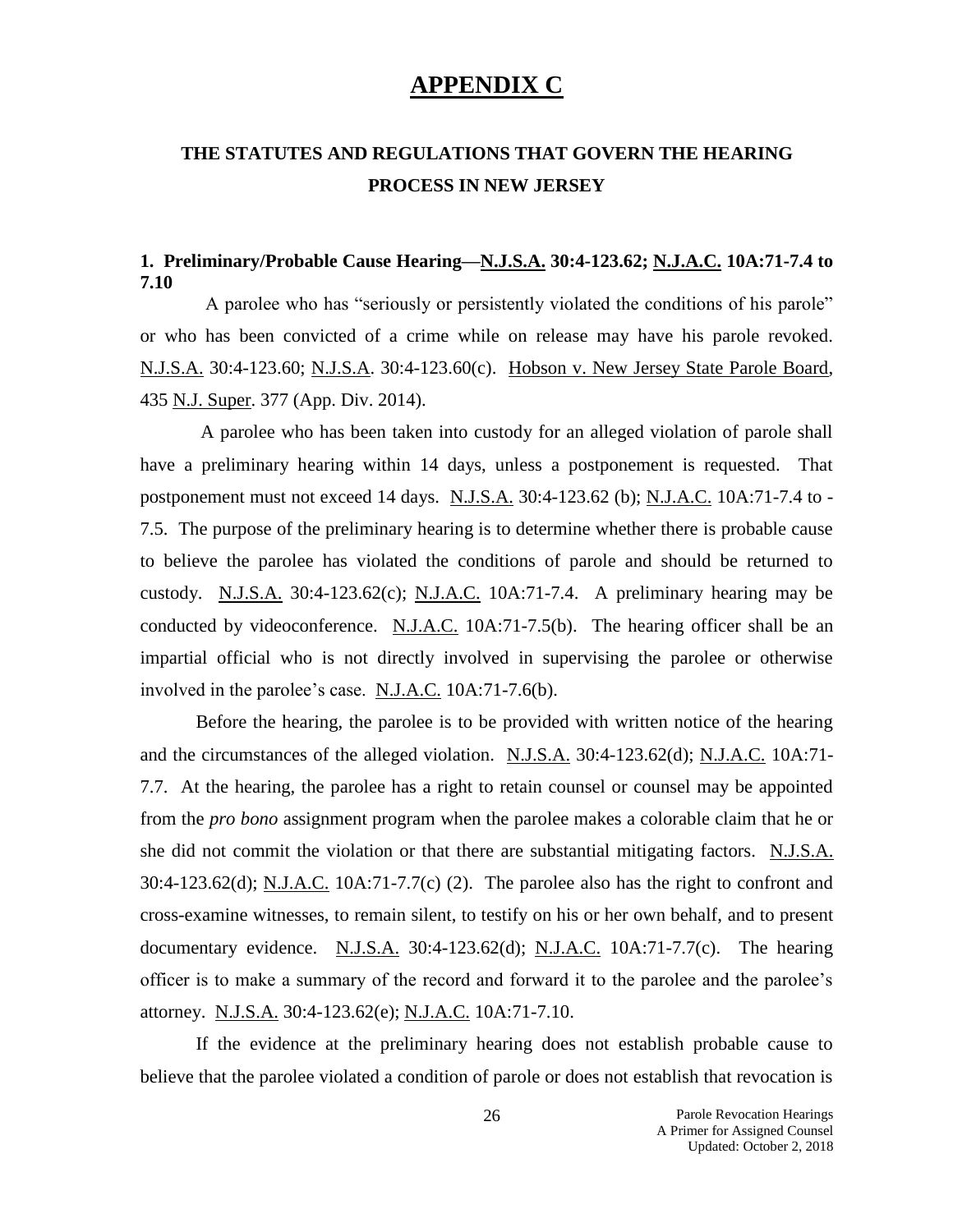desirable, the parolee may then be released. N.J.S.A. 30:4-123.62(f). If the evidence presented at the preliminary hearing does establish probable cause to believe the parolee violated a condition of parole, the hearing officer shall determine whether the parolee should be retained in custody. N.J.S.A.  $30:4-123.62(g)$ .

### **2. Revocation Hearing—N.J.S.A. 30:4-123.63; N.J.A.C. 10A:71-7.12 to 7.18**

If a parolee is retained in custody after the preliminary hearing, then a revocation hearing shall be conducted within 60 days of the date the parolee was taken into custody unless a postponement, which must not exceed 120 days, is requested. N.J.S.A. 30:4- 123.63(a); N.J.A.C. 10A:71-7.12 to -7.13. The parolee shall be given written notice of the hearing. N.J.S.A. 30:4-123.63(b); N.J.A.C.10A:71-7.14. At the hearing, the parolee has the right to representation by an attorney or other person the parolee chooses, or, if the parolee is indigent, the right to an attorney appointed under the *pro bono* assignment program, if the parolee makes a colorable claim that he or she did not commit the violation or that there are substantial mitigating factors. N.J.S.A. 30:4-123.63(b); N.J.A.C. 10A:71-7.14. The parolee also has the right to: (1) remain silent; (2) confront and cross-examine witnesses; (3) rebut documentary evidence; (4) testify; (5) present evidence; and (6) subpoena witnesses (providing a prima facie showing is made that witness will provide material testimony). N.J.S.A. 30:4-123.63(b); N.J.A.C. 10A:71-7.14. The hearing officer shall record the revocation hearing by an electronic recording device and prepare a written summary of the hearing and the reasons for the officer's opinion. N.J.S.A. 30:4-123.63(c); N.J.A.C. 10A:71-7.16. The parolee or his or her attorney may object to or comment on the hearing summary by submitting written exceptions. N.J.A.C. 10A:71-7.16(b) (2).

At the hearing, the Board must prove by clear and convincing evidence that the parolee "has seriously or persistently violated the conditions of parole," N.J.S.A. 30:4- 123.60(b); N.J.S.A. 30:4-123.63(d) or that the person was convicted of a crime while released, N.J.S.A. 30:4-123.60(c); Hobson v. New Jersey State Parole Board, supra, 435 N.J. Super. at 382. In Hobson, the Appellate Division held that testimony that the parolee possessed a green vegetative substance that was packaged as CDS was not clear and convincing evidence that the parolee had violated a parole condition that he refrain from using CDS. Id. at 389. Further, the Appellate Division held that the parolee's admission that he had drank two shots of rum did not demonstrate by clear and convincing evidence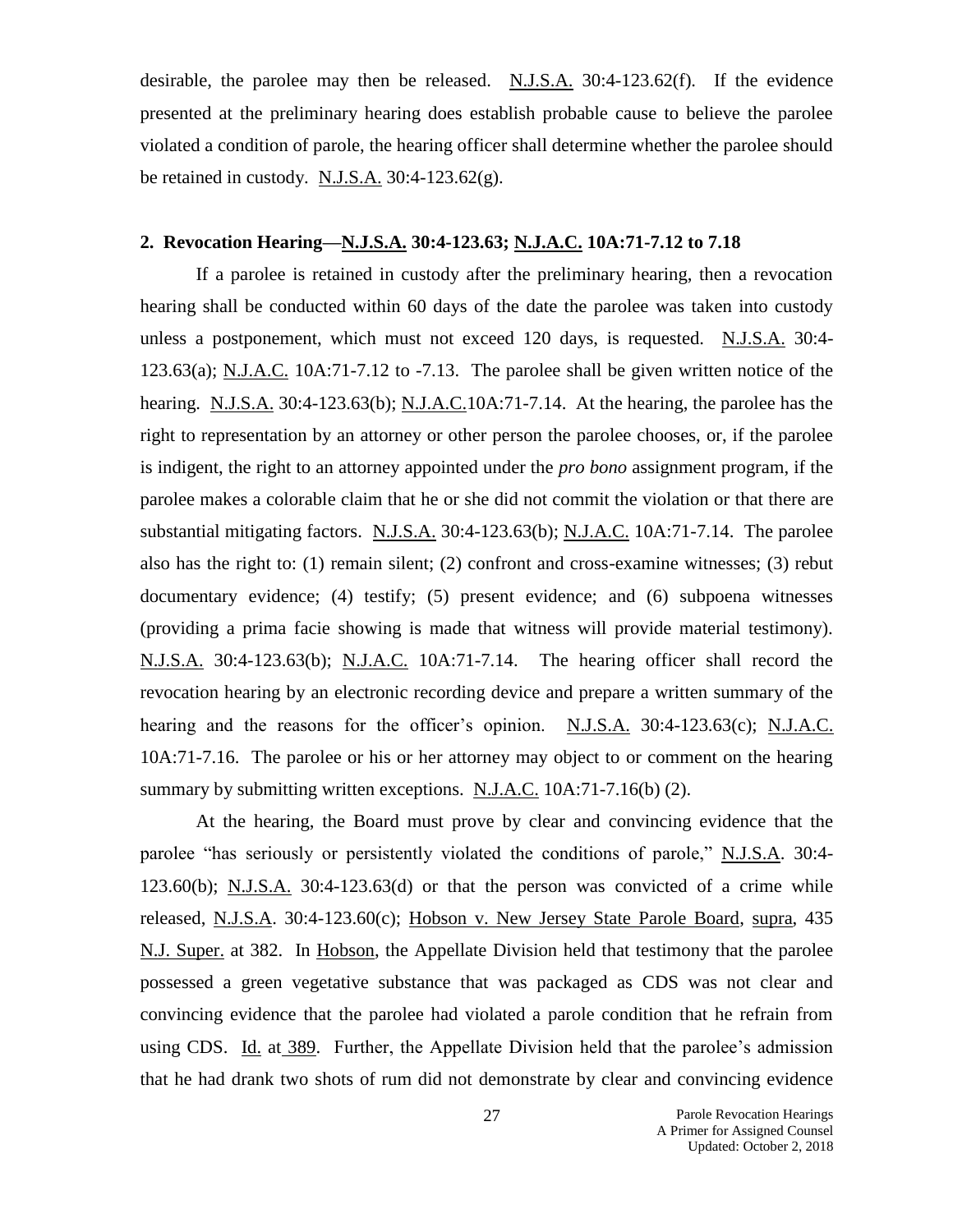that the parolee had "seriously or persistently" violated a special condition that he not drink alcohol. Id. at 390. The Appellate Division, therefore, reversed and vacated the Board's revocation of the parolee's release status. Id. at 390-91.

If the hearing officer finds by clear and convincing evidence that the parolee has violated parole and that it is desirable to return the parolee to custody, the Board panel may revoke parole and return the parolee to custody. Hobson v. New Jersey State Parole Board, supra, 435 N.J. Super. at 382. In the alternative, the Board panel may issue an order continuing or modifying parole and releasing the parolee. N.J.S.A. 30:4-123.63(d).

Within 21 days after the hearing, the parolee shall be informed in writing of the decision, the reasons for it, and the facts on which it was based.  $N.J.S.A.$  30:4-123.63(e); N.J.A.C. 10A:71-7.18.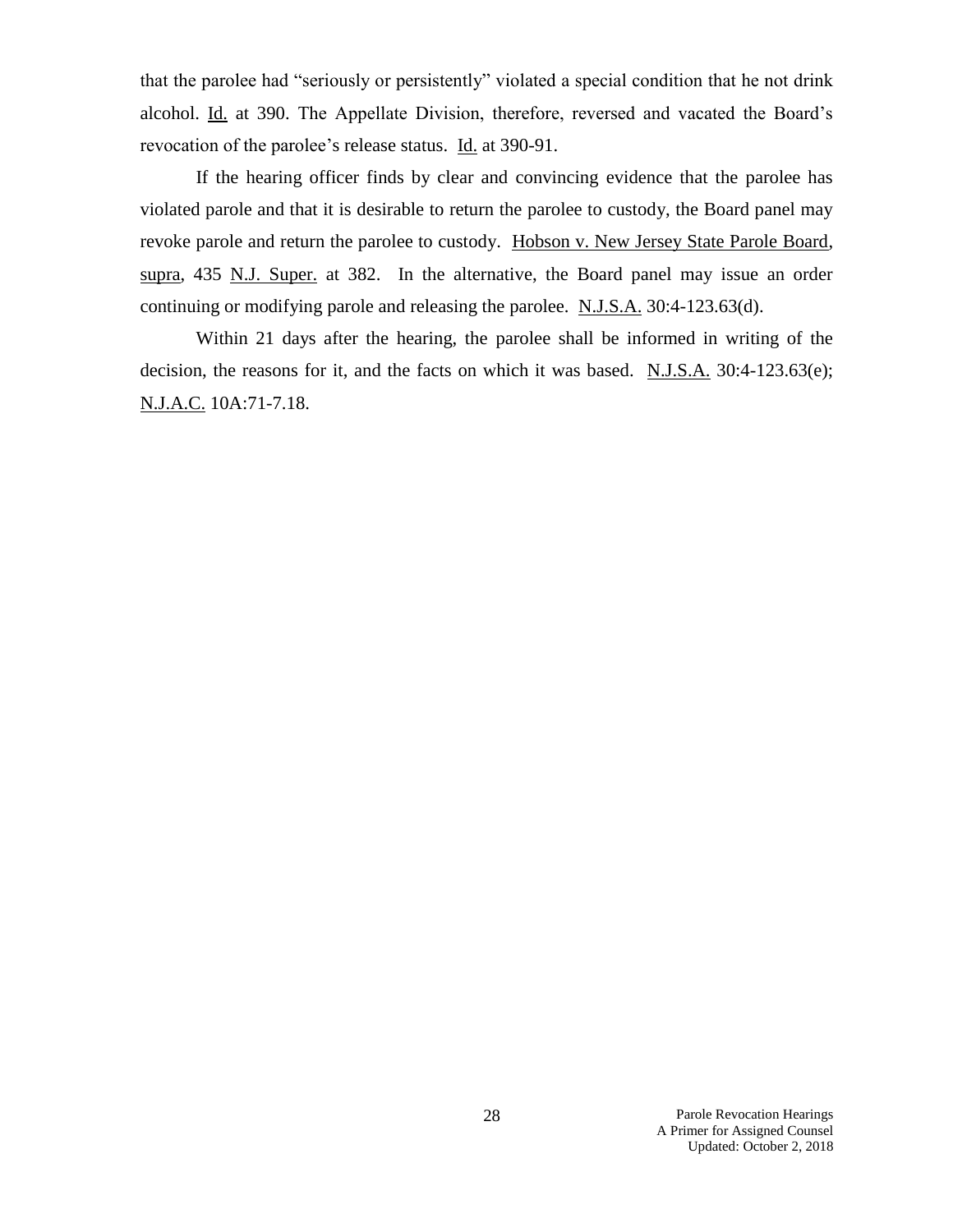# **APPENDIX D**

### **FREQUENTLY ASKED QUESTIONS FROM PAROLEES/ATTORNEYS REGARDING THE PAROLE REVOCATION PROCESS**

### **What happens if I do not follow the conditions of parole?**

When you are paroled, you must sign a parole certificate. By doing so, you promise to comply with the conditions of parole. Your parole officer's job is to help you and make sure you follow these conditions. If you fail to comply with the conditions of parole, your parole officer may elect to counsel you and keep working with you. However, if your noncompliance with the condition of parole is serious or persistent, the parole officer may decide that the revocation process should be started.

### **What if I am charged with a new offense while I am on parole?**

You must contact your parole officer. Your parole cannot be revoked just because you have been arrested and charged with a new offense except as described in the question below. You can make bail or be released on your own recognizance; however, you must tell your parole officer. It is unwise not to report to your parole officer because of a new arrest or charges. You will be subject to parole revocation action if you stop reporting. Further, the failure to notify your parole officer of your arrest or being served with a summons or complaint, accepting any pre-trial release, or failure to report to your parole officer all constitute violations of parole.

### **When can my parole be revoked because of pending criminal charges?**

Unless a request is received from the prosecutor or the Director of the Division of Parole to start the revocation hearing process, the Board cannot revoke your parole before the pending criminal charges are disposed of in court. If a request is received, a Board panel will decide if a warrant will be issued to detain you and whether you will receive a revocation hearing before disposition of the pending criminal charges. If it is determined that a revocation hearing should be conducted, a warrant will be issued for your arrest. Upon your arrest, you will have a preliminary/probable cause hearing. If probable cause is found, you will have a revocation hearing. At the revocation hearing, there must be "clear and convincing evidence" that you committed a crime before your parole can be revoked.

There are separate general conditions of parole that require you to refrain from owning or possessing a firearm or weapon and to refrain from the use, possession, or distribution of a controlled dangerous substance, controlled substance analog, or imitation dangerous controlled substance. A formal request from a prosecutor or the Director of the Division of Parole is not required to be submitted (and approved by a Board panel) prior to the revocation hearing process being started for an alleged violation of such a condition of parole.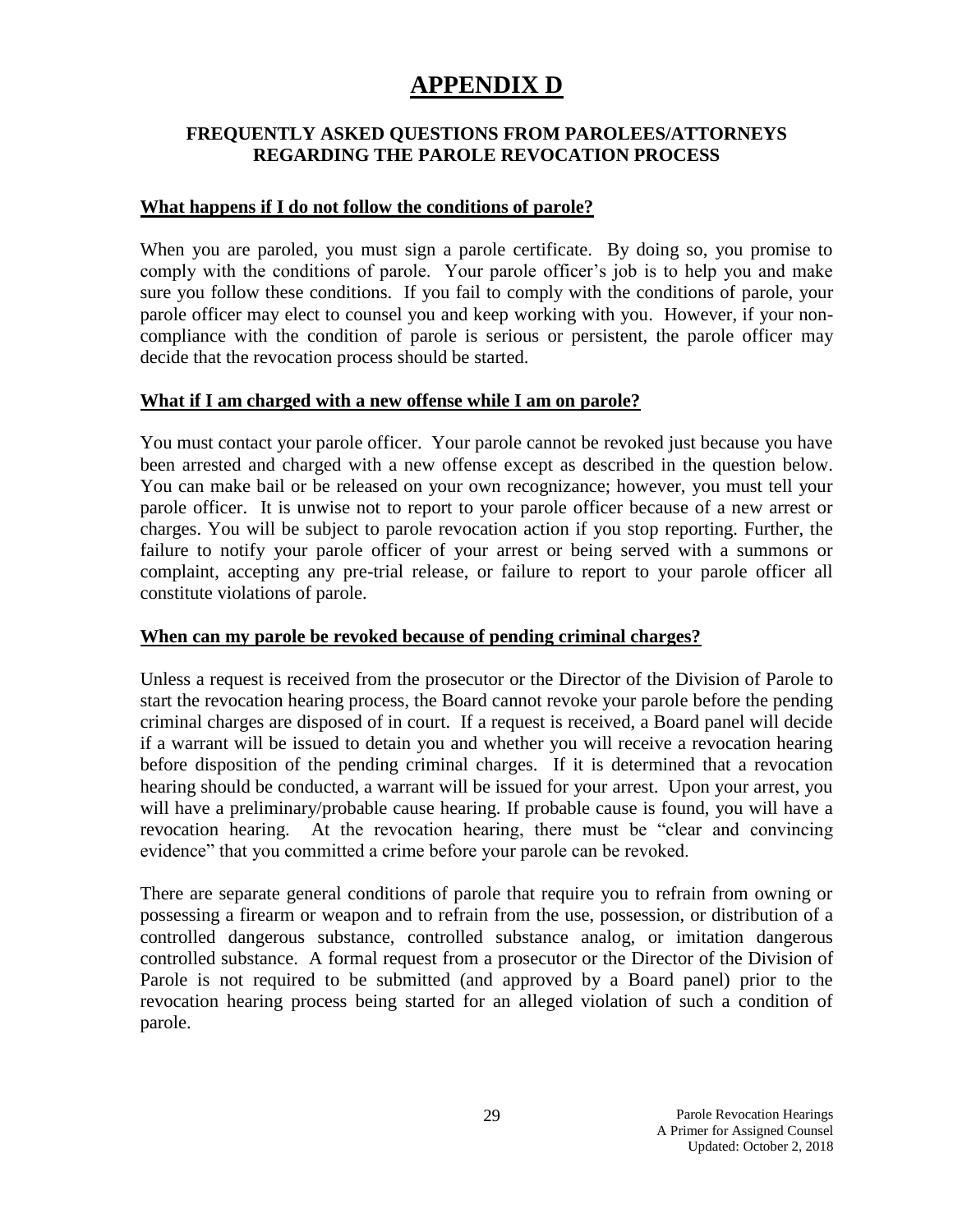### **When can my parole officer issue a warrant for my arrest?**

The Board will authorize the issuance of a warrant if it decides to act on a request for accelerated revocation (see above question). Also, your parole officer can ask a designated representative of the Chairman of the Board to issue a warrant if he has probable cause to believe that you have seriously or persistently violated the conditions of your parole and if: (a) the evidence indicates that you may not appear at a probable cause hearing or (b) if you pose a danger to the public safety.

Your parole officer may issue a Division of Parole warrant for your arrest if: (a) your parole officer has probable cause to believe that you have committed a crime, are about to commit a crime or are about to flee the jurisdiction; (b) the violation is a basis for return to custody; and (c) the situation is one of immediate emergency that cannot await the issuance of a warrant by a designated representative. In such a case, it is likely that the Director of the Division of Parole will submit a request to initiate the revocation hearing process to a Board panel.

### **What happens if I am arrested on a parole warrant?**

If you are arrested on a parole warrant, a probable cause hearing should be scheduled within 14 days of your arrest unless a Board panel approves an extension to 28 days. Once you are in custody under a parole warrant, you cannot be released on bail.

### **What if I am convicted of a new crime?**

If you are convicted of a crime committed while on parole (by either pleading guilty or being found guilty) you will have a revocation hearing. There will be no probable cause hearing.

If you receive a suspended sentence or time served for the commission of a new crime, your parole officer can permit you to remain in the community pending the revocation hearing. The hearing can be held in the District Parole Office or some other convenient location in the community. If you receive a new custodial sentence, the hearing will be conducted where you are being held in custody.

### **What is the purpose of the revocation hearing?**

If you have not been convicted of a crime, the purpose of the hearing is to determine if you have violated any condition of parole. A hearing officer who is an employee of the Board conducts the revocation hearing. The hearing officer will evaluate the evidence introduced at the hearing and determine if you have violated your parole. At the hearing, you will have the opportunity to contest (deny) the alleged violation(s) and present evidence on your own behalf. If you admit to the alleged violation(s), you can still offer any mitigating evidence or explanation that you want the Board panel (through the hearing officer) to consider.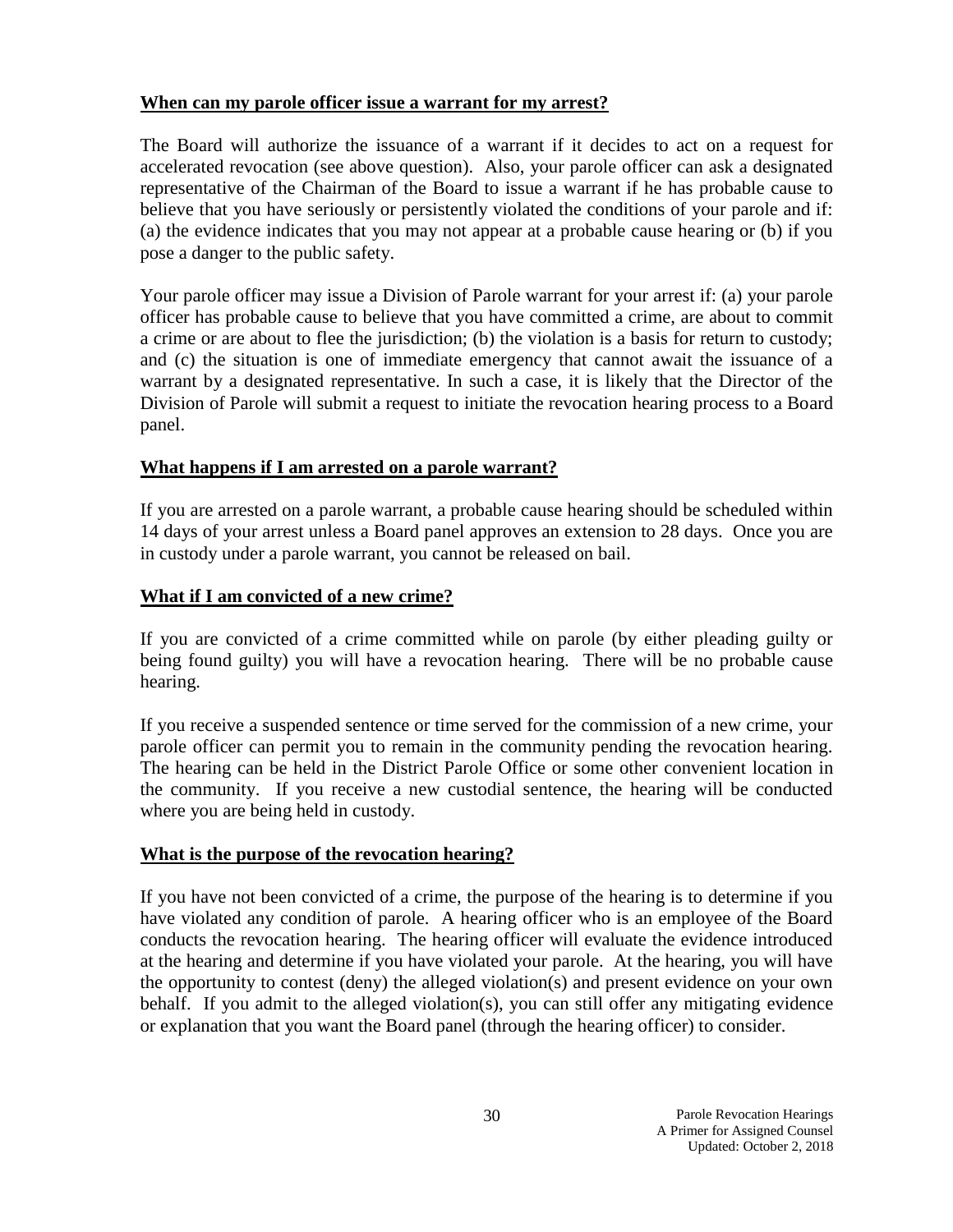If you are convicted of a crime committed while on parole, there is a presumption that you have violated your parole. In this case, the hearing will give you a chance to explain your case and tell the Board panel (through the hearing officer) anything you think the Board panel should know when it decides your case. If you can prove that there is good cause why your parole should not be revoked, this is your opportunity to do so.

### **When will the revocation hearing be conducted?**

The revocation hearing will usually be conducted within 60 days of your arrest on the parole warrant or the date of sentencing for a crime committed while on parole. If you are out of state serving a custodial term for the commission of a crime in the state of confinement, you will receive a hearing upon your return to this state on a parole warrant.

### **Will I always have a preliminary/probable cause hearing and a revocation hearing?**

It is possible for the probable cause hearing to be converted to a revocation hearing. Such conversion may only occur on the scheduled hearing date with your consent and that of all interested parties, including the hearing officer. In such a case, only one hearing, a revocation hearing, will be conducted.

If you elect to proceed with a probable cause hearing, the hearing officer will need to determine whether a revocation hearing will be conducted in your case.

### **Will I receive notice that a probable cause hearing or revocation hearing will be conducted?**

Yes. You will receive written notice of the time, date, and location of the hearing. The notice will state the alleged violations of the parole conditions to be reviewed; the date, place and circumstances of the alleged violations; names of witness(es) scheduled to appear at the hearing; and your rights at the hearing.

### **What happens after a revocation hearing?**

After the revocation hearing, the hearing officer prepares and submits a written report to a Board panel. A copy is sent to your attorney or directly to you if you were not represented by an attorney. You must send any objections or additions to the report within seven days. A decision on your parole will be made within 21 days of your revocation hearing. The hearing officer is also authorized to determine whether you may be released from confinement pending review of your case by the appropriate Board panel.

### **What can the Board panel do to me after my revocation hearing?**

After considering the evidence presented at your hearing, the Board panel will decide whether your parole should be revoked. If parole is revoked, you either will receive a new parole eligibility term or be directed to serve the remainder of your sentence. Further, in cases where only certain conditions of parole were violated, the Board panel may revoke your parole and establish a new parole release date.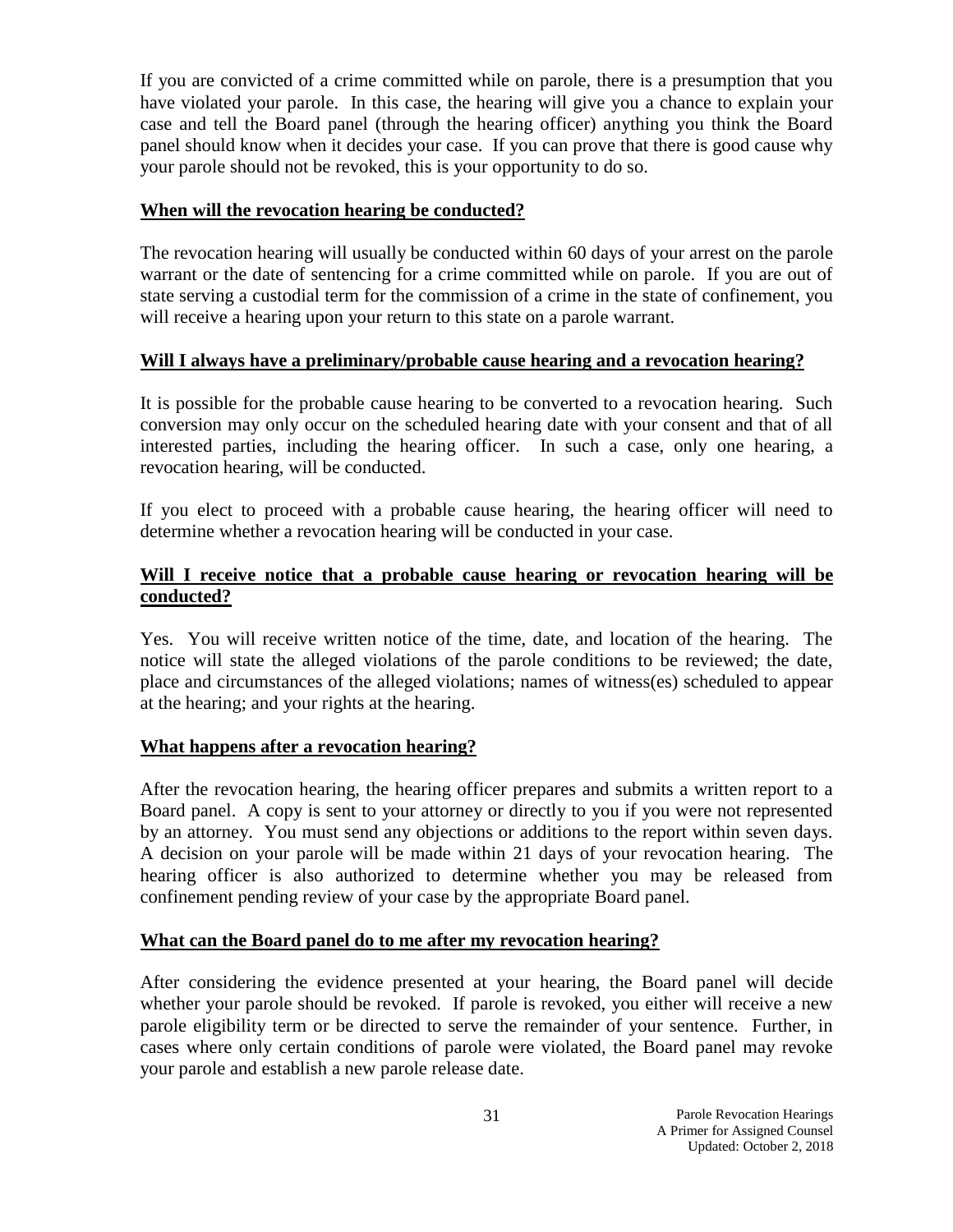The Board panel may decide not to revoke your parole, but because of the facts presented at your hearing, may decide to change the conditions of your parole and release you from custody. The Board panel may also decide to continue you on parole without changing your parole conditions. If your parole is not revoked, the Board panel may also direct that you lose all or a part of the commutation credits applied on your sentence.

A decision to revoke your parole status can, of course, be appealed in writing to the Board. A decision of the full Board may be appealed to the Appellate Division. See infra, pp. 20- 21.

### **Is the revocation process the same for sex offenders?**

If you were paroled under the Sex Offender Act and the revocation process is implemented, you will receive a probable cause hearing, and, if appropriate, a revocation hearing. Also, if a revocation hearing is conducted, the staff at the Adult Diagnostic and Treatment Center will prepare an evaluation report on your case that the Board panel will consider when making its decision. For further information about this process, contact the Board.

### **Do I lose my "street time" if my parole is revoked?**

You will not lose any credit for time served on parole provided a parole warrant is not issued for your arrest. If a warrant is issued, you will lose the time between the date the warrant was issued and the date you were placed in custody as a parole violator. This time period will be added to your maximum date. This adjustment to your maximum date will occur if probable cause is found that you violated your parole or if you are found to be in violation of a condition(s) of your parole. A final decision to actually revoke your parole need not be made for the adjustment in your maximum date to occur.

►Additional information that addresses the frequently asked questions above may be found at [www.state.nj.us/parole.](http://www.state.nj.us/parole)

### **My client is incarcerated. How do I arrange to speak with him or her and how do I get documents reviewed and signed?**

New Jersey has three (3) types of facilities: federal prisons, state prisons and county jails. You will need to call the facility and ask for the Warden's Office. For county jails, the Sheriff's Department may also be of help in arranging visits or calls. There will be someone assigned in the administration to assist in communication with prisoners. Depending on the type of facility, you may be able to arrange to have phone or video-conferences with your client. Make sure you are on time for scheduled calls, as the facilities cannot accommodate late starts or time overruns.

The facility will give you an address at which to send documents to your client. You will want to ask for your client's identification number and use that on all written communication. Be prepared for delays as mail goes through inspection and may be delayed in getting to the inmate.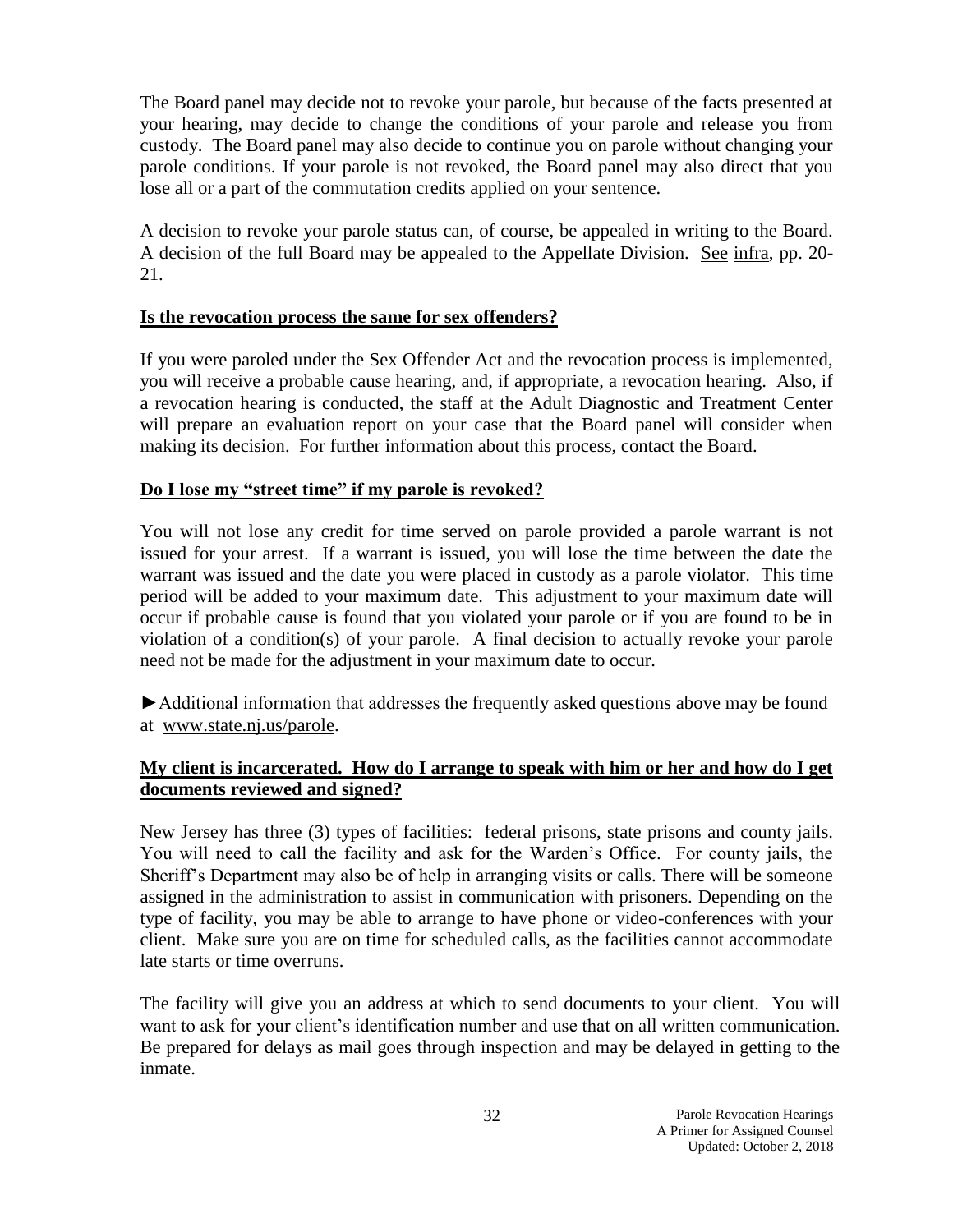For court appearances, provide the facility information to your judge's staff or the Surrogate's Office. They will be able to arrange for your client to appear by videoconference for most appearances.

### **Other helpful information may be found at**:

[www.state.nj.us/corrections](http://www.state.nj.us/corrections)

<http://www.state.nj.us/corrections/pages/InmateTelephoneSystemInfo.html>

<http://www.njcjwa.org/jails.html>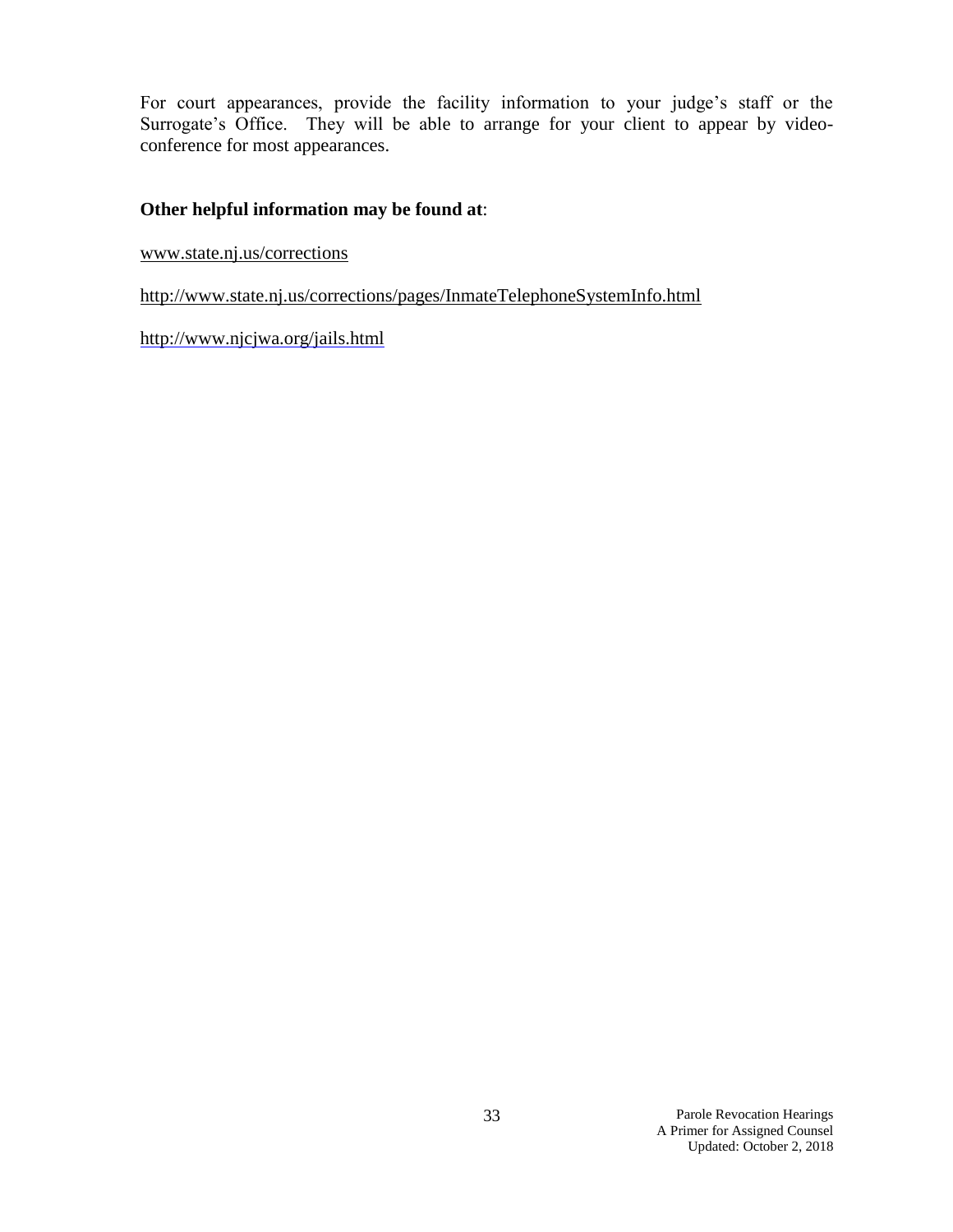# **APPENDIX E**

# **RELEVANT CASES AND SUMMARY OF RECENT CASE LAW RELEVANT TO PAROLE REVOCATION**

Listed below is a bibliography of the court cases that reference supervision/revocation matters:

Morrisey v. Brewer 408 U.S. 471 (1972)

Gagnon v. Scarpelli 411 U.S. 778 (1971)

Bolyard v. Berman 274 N.J. Super. 565 (App. Div. 1994)

Hickman v NJ SPB, A-0478-10T2 (App. Div. 2012) (unpublished)

Hobson v. NJ SPB, 433 N.J. Super. 377 (App. Div. 2014)

McPeak v. NJ SPB, A-3047-12T3 (App. Div. 2014) (unpublished)

McQueen v. NJ SPB, A-5427-13T1 (App. Div. 2015) (unpublished)

Acoli v. N.J. State Parole Bd., 224 N.J. 213 (2016)

J.I. v. N.J. State Parole Board, 228 N.J. 204 (2017)**\***

Packingham v. North Carolina, 137 S. Ct. 1730 (2017)\*

**\*** Please note that these two cases - J.I. v. N.J. State Parole Board and Packingham v. North Carolina - do not apply to the parole revocation hearing process and have been incorrectly cited by counsel in revocation hearings. J.I. and Packingham may be referenced when an offender contests the imposition of a special condition of supervision, which is a separate process independent of revocation proceedings.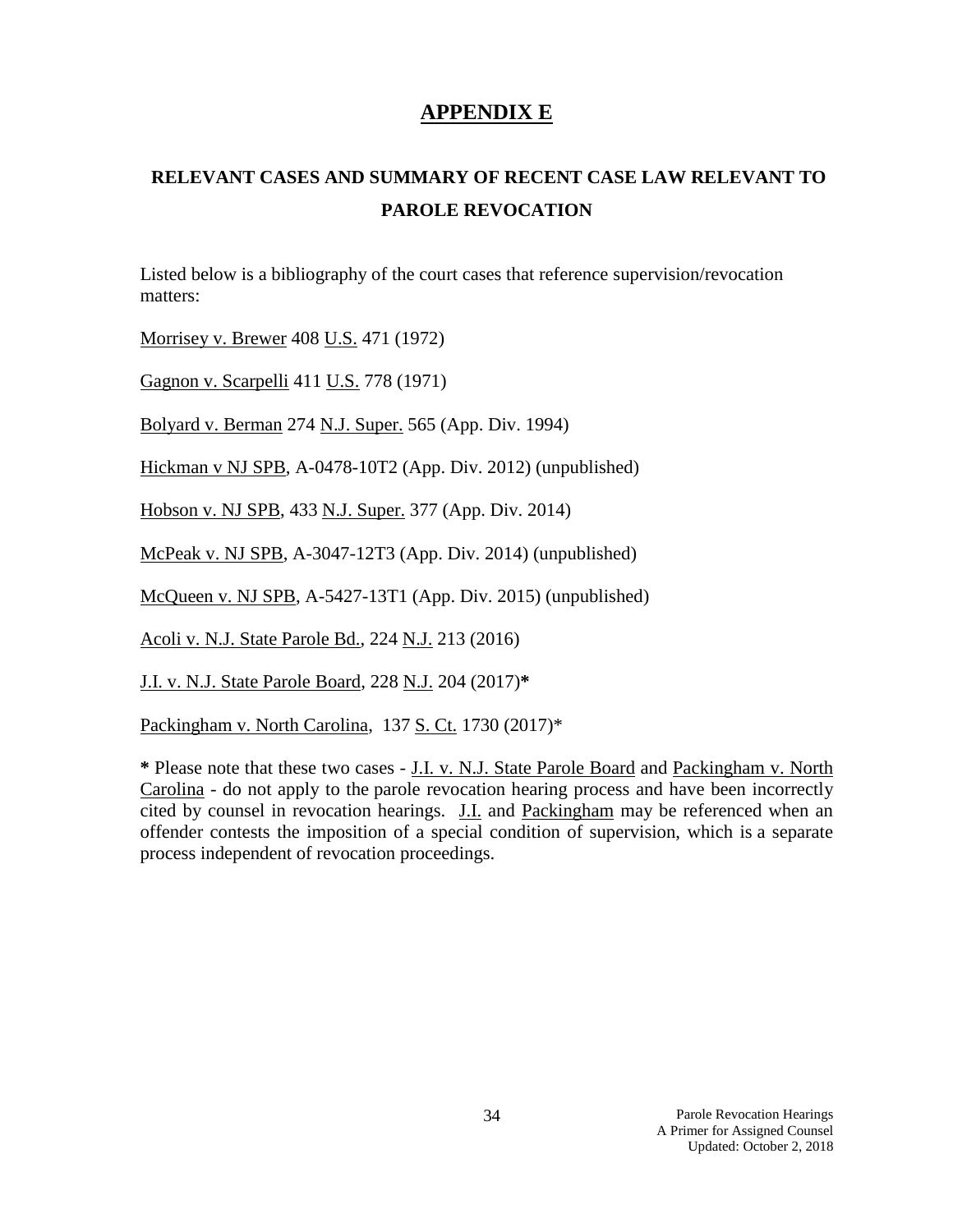### **SUMMARY OF RECENT CASE LAW**

### **1. Hickman v. New Jersey State Parole Board, A-0478-10T2 (App. Div. 2012)**

Gregory Hickman's parole was revoked after a two-member panel of the Parole Board determined that Hickman violated his parole by, among other things, possessing a controlled dangerous substance (CDS). At the revocation hearing, an officer testified that he witnessed someone, who he later identified as Hickman, exit his vehicle and throw a bag into a trash can. The officer testified that, upon retrieving the bag, he observed what he "suspected" to be a CDS inside the bag.

 However, the Appellate Division vacated the possession of CDS violation. The Court held that the violation could not be sustained without clear and convincing evidence that the substance in the bag actually was a CDS. According to the Court, the officer's mere suspicion was insufficient to make such a finding.

#### **2. Hobson v. New Jersey State Parole Board, 433 N.J. Super. 377 (App. Div. 2014)**

Basim Hobson's parole was revoked after allegedly consuming alcohol and possessing a CDS. At Hobson's parole revocation hearing, officers testified that, during an encounter they had with Hobson in Plainfield, NJ, they discovered him to be in possession of a "green vegetative substance" that they suspected to be marijuana.

However, other than the officers' suspicion, no evidence was offered at the revocation hearing to establish that the "green vegetative substance" was actually marijuana. Accordingly, the Appellate Division reversed the Parole Board's finding that Hobson violated his parole by possessing a CDS because there was no clear and convincing evidence that the "green vegetative substance" was actually marijuana.

### **3. McPeak v. New Jersey State Parole Board, A-3047-12T3 (App. Div. 2014)**

Michael McPeak was on parole supervision for life (PSL) after pleading guilty to sexual assault. Several years after becoming subject to PSL, McPeak was alleged to have violated several conditions of his parole. McPeak confessed to a lot of the prohibited conduct during an interview with a parole officer at the parole division office in Trenton, NJ. Consequently, after a hearing, McPeak's PSL was revoked.

 McPeak argued that the parole officers violated his Fifth Amendment rights when they questioned him concerning the parole violations because he was not informed of his Miranda rights while he was subject to what he claimed was a custodial interrogation. However, the Appellate Division held that Miranda warnings were not necessary because McPeak was not in custody when he was being questioned by the parole officers.

### **4. McQueen v. New Jersey State Parole Board, A-5427-13Tl (App. Div. 2014)**

Elijah McQueen was serving a mandatory five-year period of parole supervision after pleading guilty to robbery and unlawful possession of a firearm. The New Jersey State Parole Board found that McQueen violated his parole after he was arrested on charges of possession of heroin with the intent to distribute near a school zone. The criminal charges related to this conduct were downgraded and then dismissed. On appeal, McQueen argued that the Parole Board gave insufficient weight to the downgrade and dismissal of his charges.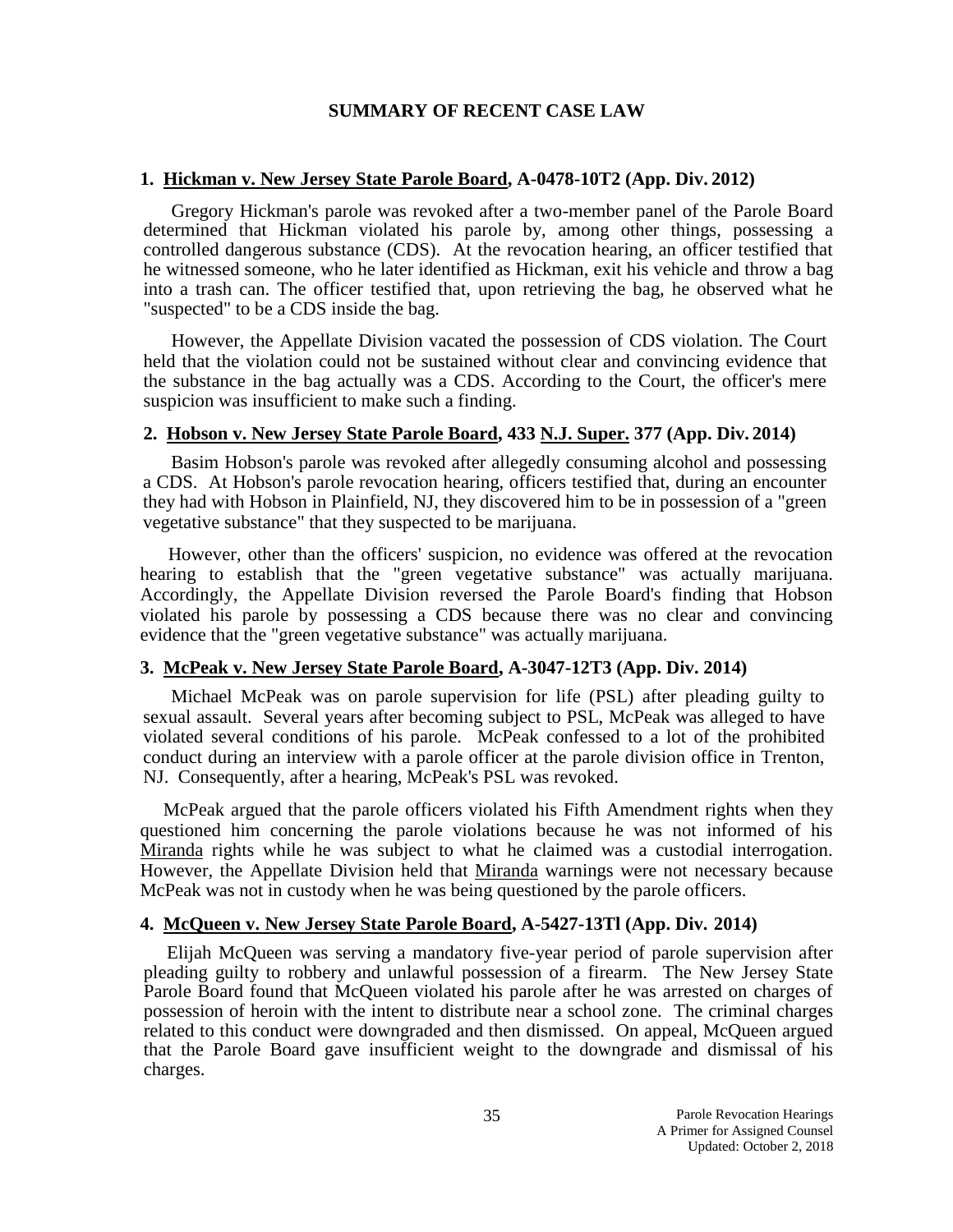McQueen argued that the dismissal of the charges indicated that there was not clear and convincing evidence that he committed the charged conduct. However, noting that the "clear and convincing evidence" standard in parole revocation hearings is a lower burden of proof than the "beyond a reasonable doubt" standard in criminal prosecutions, the Appellate Division held that there was sufficient evidence to revoke McQueen's parole.

### **5. J.I. v. New Jersey State Parole Board, 228 N.J. 204 (2017)**

In this case, the Supreme Court of New Jersey considered two issues: (1) whether a total internet ban imposed on a community supervision for life offender is so overbroad and oppressive that it serves no rational penological purpose and (2) whether the New Jersey State Parole Board improperly denied the offender a hearing to challenge the Internet restrictions that he claims were arbitrarily imposed.

The Court held that arbitrarily imposed Internet restrictions that are not tethered to promoting public safety, reducing recidivism, or fostering an offender's reintegration into society are inconsistent with the administrative regime governing community supervision for life regime.

### **6. Packingham v. North Carolina, 137 S. Ct. 1730 (2017)**

A North Carolina Statute made it a felony for a registered sex offender "to access a commercial social networking Web site where the sex offender knows that the site permits minor children to become members or to create or maintain personal Web pages." The Supreme Court of the United States held that the statute impermissibly restricts lawful speech in violation of the First Amendment.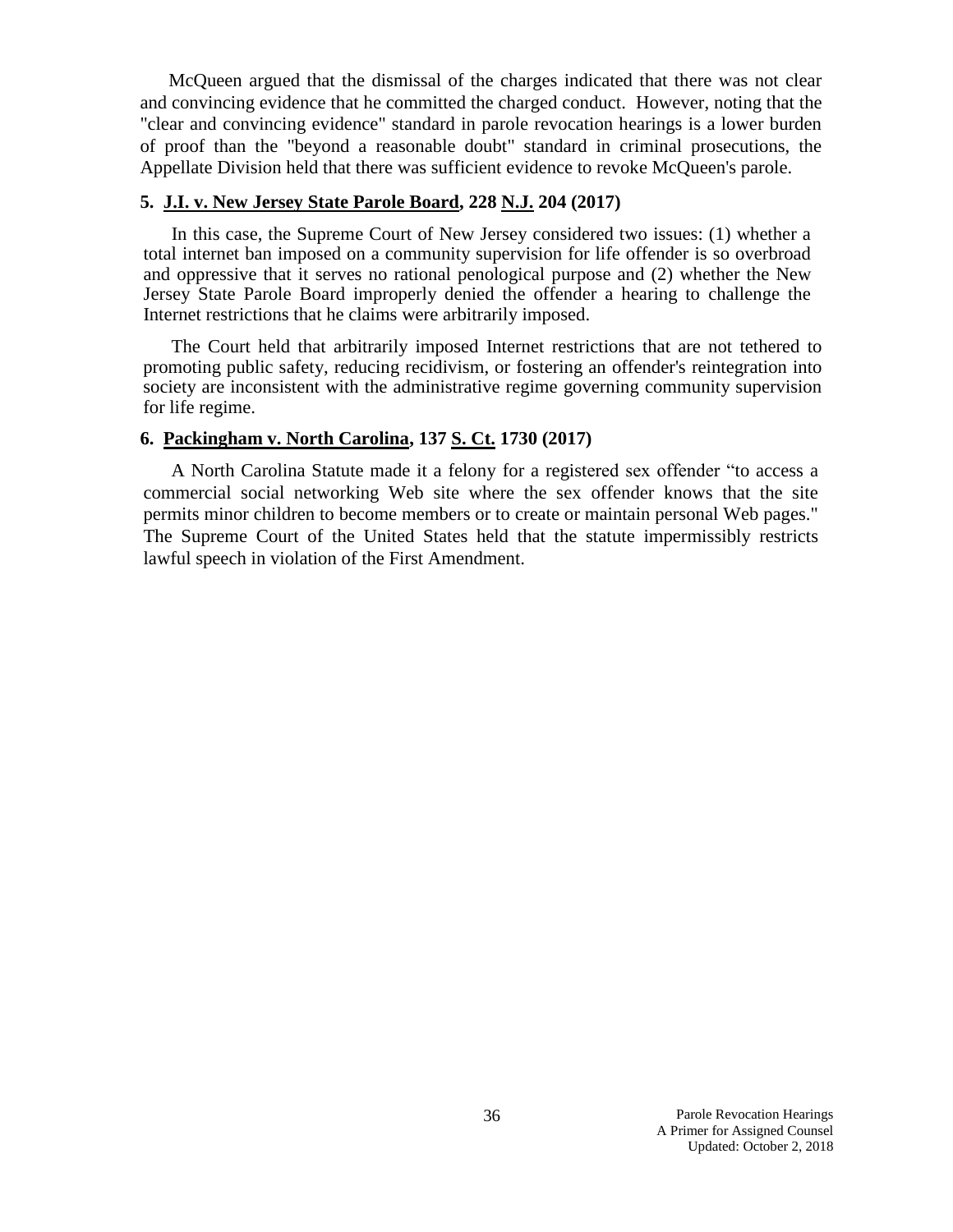### **APPENDIX F**

*vs.* 

**} } } } } } }**

**STATE OF NEW JERSEY**  *Plaintiff* 

**Defendant Parolee** 

**John Doe PN 0000** 

### **SUPERIOR COURT OF NEW JERSEY MERCER COUNTY LAW DIVISION**

### **ASSIGNMENT OF COUNSEL**

Upon application of the above-named defendant/parolee for representation at his/her parole revocation hearing, and after investigation by the New Jersey State Parole Board and Criminal Division, Mercer Vicinage, it has been determined that the defendant/parolee is substantively entitled to counsel, and is indigent.

| IT IS on this | day of                                                           | , 2018, ORDERED that the |
|---------------|------------------------------------------------------------------|--------------------------|
|               | above defendant/ parolee be granted counsel as an indigent and   |                          |
|               | <b>James Smith, Esq.</b><br>123 Any Street<br><b>Nowhere, NJ</b> | 00000                    |

is hereby assigned to represent the above defendant/parolee.

**AND IT IS FURTHER ORDERED** that a copy of this Order shall be served upon Lt.

John Smith, District Parole Supervisor, District Office #6, P.O. Box 865, Trenton, N.J. 08625 and Jane Smth,, Hearing Officer IV, Revocation Unit, N.J. State Parole Board, P.O. Box 862, Trenton, NJ 08625.

**Mary C. Jacobson, A.J.S.C.**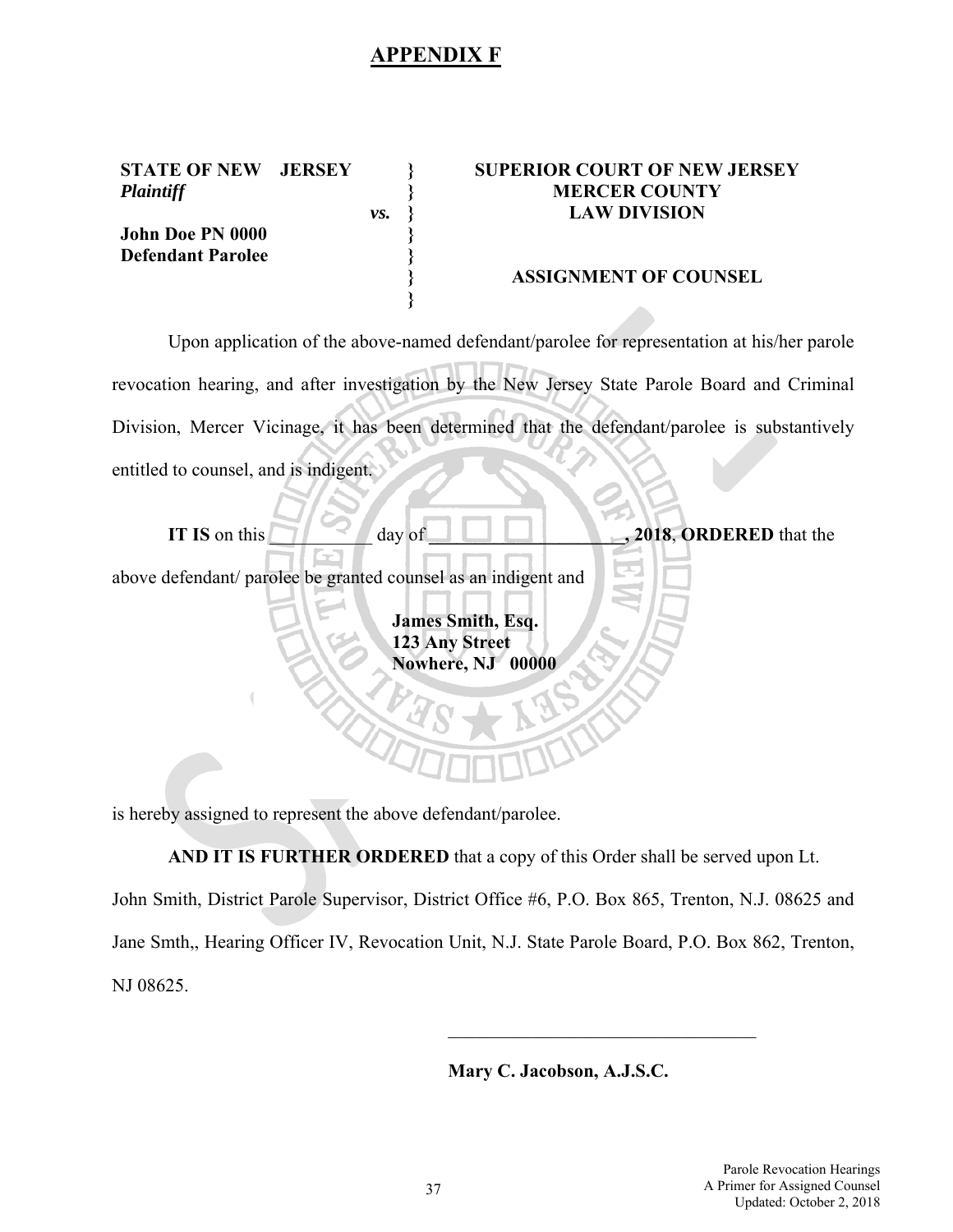# **SUPERIOR COURT OF NEW JERSEY MERCER VICINAGE**

Sue Regan Trial Court Administrator Janet Vanfossen Criminal Division Manager



Phone: (609) 571-4075 Fax: (609) 571-4150

Mercer County Courthouse P.O. Box 8068 Trenton, NJ 08650-0068

**January 17, 2018** 

**Mr. John Doe 123 Any Street Any Town, NJ 00000** 

**Re: John Smith, PN 000000; SBI# 00000** 

**Dear Mr. Doe, Esq.** 

Your, name has been provided to this office from the Mercer County Pro Bono Assignment List. Enclosed please find an Assignment of Counsel Order signed by the Honorable Mary C. Jacobson, A.J.S.C., assigning you to represent the abovenoted defendant/parolee in his Probable Cause Hearing which will be scheduled by the New Jersey State Parole Board. Also, enclosed is a copy of the cover letter sent to the New Jersey State Parole Board and the defendant's 5A application.

If you have any questions regarding the Revocation Hearing, please contact **Ms Smith,** Revocation Unit, at the New Jersey State Parole Board, P.O. Box 862, Revocation Unit 171 Jersey Street, Trenton, NJ 08625 at (609) 633-6404.

Very truly yours,

Mercer Vicinage Criminal Records Department Pro Bono Assignment System

Enclosures

.

*C. Lt. Alexander J. Falbo, District Parole Supervisor, Gregory Embley Hearing officer IV, Chief Independence \* Integrity \* Fairness \* Customer Service*